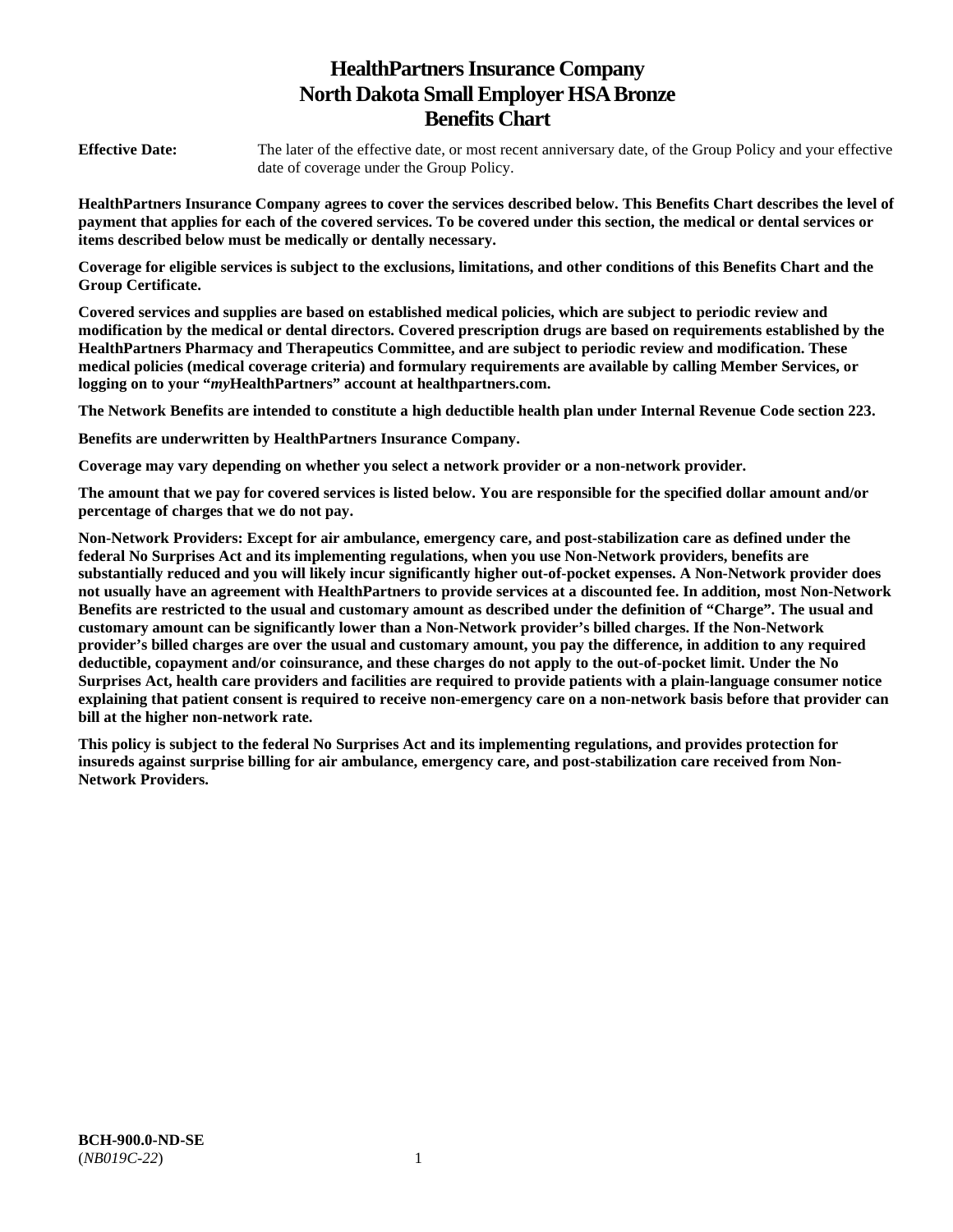# **These definitions apply to this Benefits Chart. They also apply to the Group Certificate.**

| <b>Biosimilar Drug:</b> | A prescription drug, approved by the Food and Drug Administration (FDA), that the FDA has<br>determined is biosimilar to and interchangeable with a biological brand name drug. Biosimilar drugs<br>are not considered generic drugs and are not covered under the generic drug benefit.                                                                                                                                                                                                                                                                                                                                        |
|-------------------------|---------------------------------------------------------------------------------------------------------------------------------------------------------------------------------------------------------------------------------------------------------------------------------------------------------------------------------------------------------------------------------------------------------------------------------------------------------------------------------------------------------------------------------------------------------------------------------------------------------------------------------|
| <b>Brand Name Drug:</b> | A prescription drug, approved by the Food and Drug Administration (FDA), that is manufactured,<br>sold, or licensed for sale under a trademark by the pharmaceutical company that originally researched<br>and developed the drug. Brand name drugs have the same active-ingredient formula as the generic<br>version of the drug. However, generic drugs are manufactured and sold by other drug manufacturers<br>and are generally not available until after the patent on the brand name drug has expired. A few brand<br>name drugs may be covered at the generic drug benefit level if this is indicated on the formulary. |
| <b>Calendar Year:</b>   | This is the 12-month period beginning 12:01 A.M. Central Time, on January 1, and ending 12:01 A.M. Central<br>Time of the next following December 31.                                                                                                                                                                                                                                                                                                                                                                                                                                                                           |
| <b>Charge:</b>          | For covered services delivered by participating network providers, is the provider's discounted charge<br>for a given medical/surgical service, procedure or item.                                                                                                                                                                                                                                                                                                                                                                                                                                                              |
|                         | For covered services delivered by Non-Network providers, a contracted rate may apply if such<br>arrangement is available to HealthPartners.                                                                                                                                                                                                                                                                                                                                                                                                                                                                                     |
|                         | For the Usual and Customary Charge for covered services delivered by non-network providers, our<br>payment is calculated using one of the following options to be determined at HealthPartners'<br>discretion: 1) a percentage of the Medicare fee schedule; 2) a comparable schedule if the service is not<br>on the Medicare fee schedule; or 3) a commercially reasonable rate for such service.                                                                                                                                                                                                                             |
|                         | The Usual and Customary Charge is the maximum amount allowed that we consider in the calculation<br>of the payment of charges incurred for certain covered services. You must pay for any charges above<br>the usual and customary charge, and they do not apply to the out-of-pocket limit.                                                                                                                                                                                                                                                                                                                                    |
|                         | A charge is incurred for covered ambulatory medical and surgical services, on the date the service or<br>item is provided. A charge is incurred for covered inpatient services, on the date of admission to a<br>hospital. To be covered, a charge must be incurred on or after your effective date and on or before the<br>termination date.                                                                                                                                                                                                                                                                                   |
|                         | Copayment/Coinsurance: The specified dollar amount, or percentage, of charges incurred for covered services, which we do not<br>pay, but which you must pay, each time you receive certain medical services, procedures or items.<br>Our payment for those covered services or items begins after the copayment or coinsurance is<br>satisfied. Covered services or items requiring a copayment or coinsurance are specified in this<br>Benefits Chart.                                                                                                                                                                         |
|                         | For services provided by a network provider:                                                                                                                                                                                                                                                                                                                                                                                                                                                                                                                                                                                    |
|                         | An amount which is listed as a flat dollar copayment is applied to a network provider's discounted<br>charges for a given service. However, if the network provider's discounted charge for a service or<br>item is less than the flat dollar copayment, you will pay the network provider's discounted charge. An<br>amount which is listed as a percentage of charges or coinsurance is based on the network provider's<br>discounted charges, calculated at the time the claim is processed, which may include an agreed upon<br>fee schedule rate for case rate or withhold arrangements.                                   |
|                         | For services provided by a non-network provider:                                                                                                                                                                                                                                                                                                                                                                                                                                                                                                                                                                                |
|                         | Any copayment or coinsurance is applied to the lesser of the provider's charges or the usual and<br>customary charge for a service.                                                                                                                                                                                                                                                                                                                                                                                                                                                                                             |
|                         | A copayment or coinsurance is due at the time a service is provided, or when billed by the provider.<br>The copayment or coinsurance applicable for a scheduled visit with a network provider will be<br>collected for each visit, late cancellation and failed appointment.                                                                                                                                                                                                                                                                                                                                                    |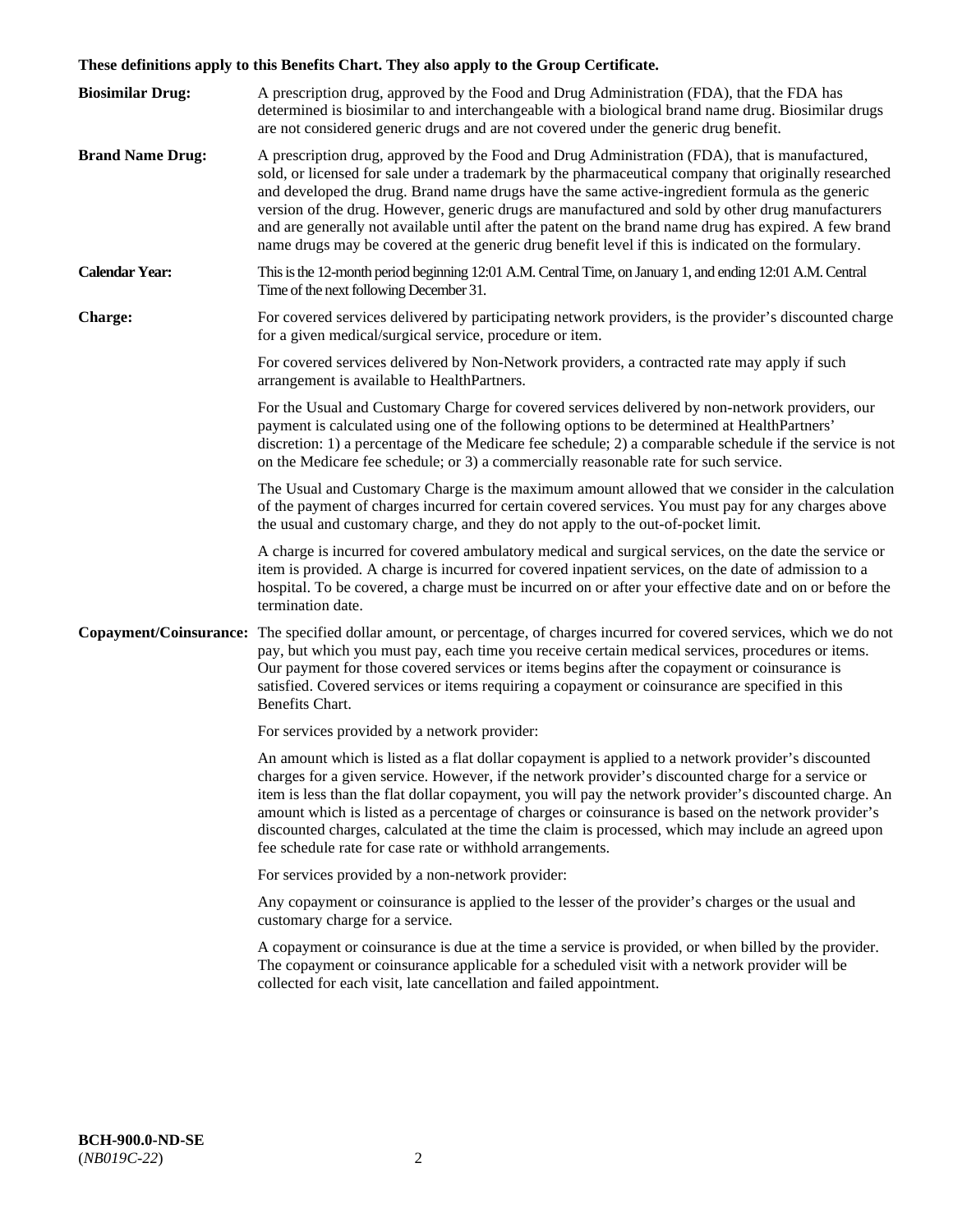| Deductible:                                | The specified dollar amount of charges incurred for covered services, which we do not pay, but an<br>insured or a family has to pay first in a calendar year. Our payment for those services or items begins<br>after the deductible is satisfied. For network providers, the amount of the charges that apply to the<br>deductible are based on the network provider's discounted charges, calculated at the time the claim is<br>processed, which may include an agreed upon fee schedule rate for case rate or withhold<br>arrangements. For non-network providers, the amount of charges that apply to the deductible are the<br>lesser of the provider's charges or the usual and customary charge for a service. |
|--------------------------------------------|------------------------------------------------------------------------------------------------------------------------------------------------------------------------------------------------------------------------------------------------------------------------------------------------------------------------------------------------------------------------------------------------------------------------------------------------------------------------------------------------------------------------------------------------------------------------------------------------------------------------------------------------------------------------------------------------------------------------|
|                                            | Any amounts paid or reimbursed by a third party, including but not limited to: point of service<br>rebates, manufacturer coupons, manufacturer debit cards or other forms of direct reimbursement to an<br>insured for a product or service, will not apply toward the deductible, to the extent permitted under<br>state and federal law.                                                                                                                                                                                                                                                                                                                                                                             |
|                                            | Your plan has an embedded deductible. This means once an insured meets the individual deductible,<br>the plan begins paying benefits for that person. If two or more members of the family meet the family<br>deductible, the plan begins paying benefits for all members of the family, regardless of whether each<br>insured has met the individual deductible. However, an insured may not contribute more than the<br>individual deductible toward the family deductible.                                                                                                                                                                                                                                          |
|                                            | All services are subject to the deductible unless otherwise indicated below in this Benefits Chart.                                                                                                                                                                                                                                                                                                                                                                                                                                                                                                                                                                                                                    |
| <b>Formulary:</b>                          | This is a current list, which may be revised from time to time, of prescription drugs, medications,<br>equipment and supplies covered by us as indicated in this Benefits Chart which are covered at the<br>highest benefit level. Some drugs on the Formulary may require prior authorization to be covered as<br>formulary drugs. The formulary, and information on drugs that require prior authorization, are<br>available by calling Member Services, or logging on to your "myHealthPartners" account at<br>healthpartners.com.                                                                                                                                                                                  |
| <b>Generic Drug:</b>                       | A prescription drug, approved by the Food and Drug Administration (FDA), that the FDA has<br>determined is comparable to a brand name drug product in dosage form, strength, route of<br>administration, quality, intended use and documented bioequivalence. Generally, generic drugs cost<br>less than brand name drugs. Some brand name drugs may be covered at the generic drug benefit level<br>if this is indicated on the formulary.                                                                                                                                                                                                                                                                            |
| <b>Lifetime Maximum</b><br><b>Benefit:</b> | The specified coverage limit actually paid by us for services and/or charges incurred by you for<br>bariatric surgery. Payment of benefits under the Certificate ceases when that lifetime maximum benefit<br>is reached. You have to pay for any subsequent charges.                                                                                                                                                                                                                                                                                                                                                                                                                                                  |
| <b>Non-Formulary Drug:</b>                 | This is a prescription drug, approved by the Food and Drug Administration (FDA), that is not on the<br>formulary, is medically necessary and is not investigative or otherwise excluded under the Certificate.                                                                                                                                                                                                                                                                                                                                                                                                                                                                                                         |
|                                            | Out-of-Pocket Expenses: You pay the specified copayments/coinsurance and deductibles applicable for particular services,<br>subject to the out-of-pocket limit described below. These amounts are in addition to the monthly<br>premium payments.                                                                                                                                                                                                                                                                                                                                                                                                                                                                      |
| <b>Out-of-Pocket Limit:</b>                | You pay the copayments/coinsurance and deductibles for covered services, to the individual or family<br>out-of-pocket limit. Thereafter we cover 100% of charges incurred for all other covered services, for<br>the rest of the calendar year. You pay amounts greater than the out-of-pocket limit if you exceed any<br>Lifetime Maximum Benefit, or visit or day limits.                                                                                                                                                                                                                                                                                                                                            |
|                                            | Non-Network Benefits above the usual and customary charge (see definition of charge above) do not<br>apply to the out-of-pocket limit.                                                                                                                                                                                                                                                                                                                                                                                                                                                                                                                                                                                 |
|                                            | Non-Network Benefits for transplant surgery and bariatric surgery do not apply to the out-of-pocket<br>limit.                                                                                                                                                                                                                                                                                                                                                                                                                                                                                                                                                                                                          |
|                                            | Any amounts paid or reimbursed by a third party, including but not limited to: point of service<br>rebates, manufacturer coupons, manufacturer debit cards or other forms of direct reimbursement to an<br>insured for a product or service, will not apply as an out of pocket expense, to the extent permitted<br>under state and federal law.                                                                                                                                                                                                                                                                                                                                                                       |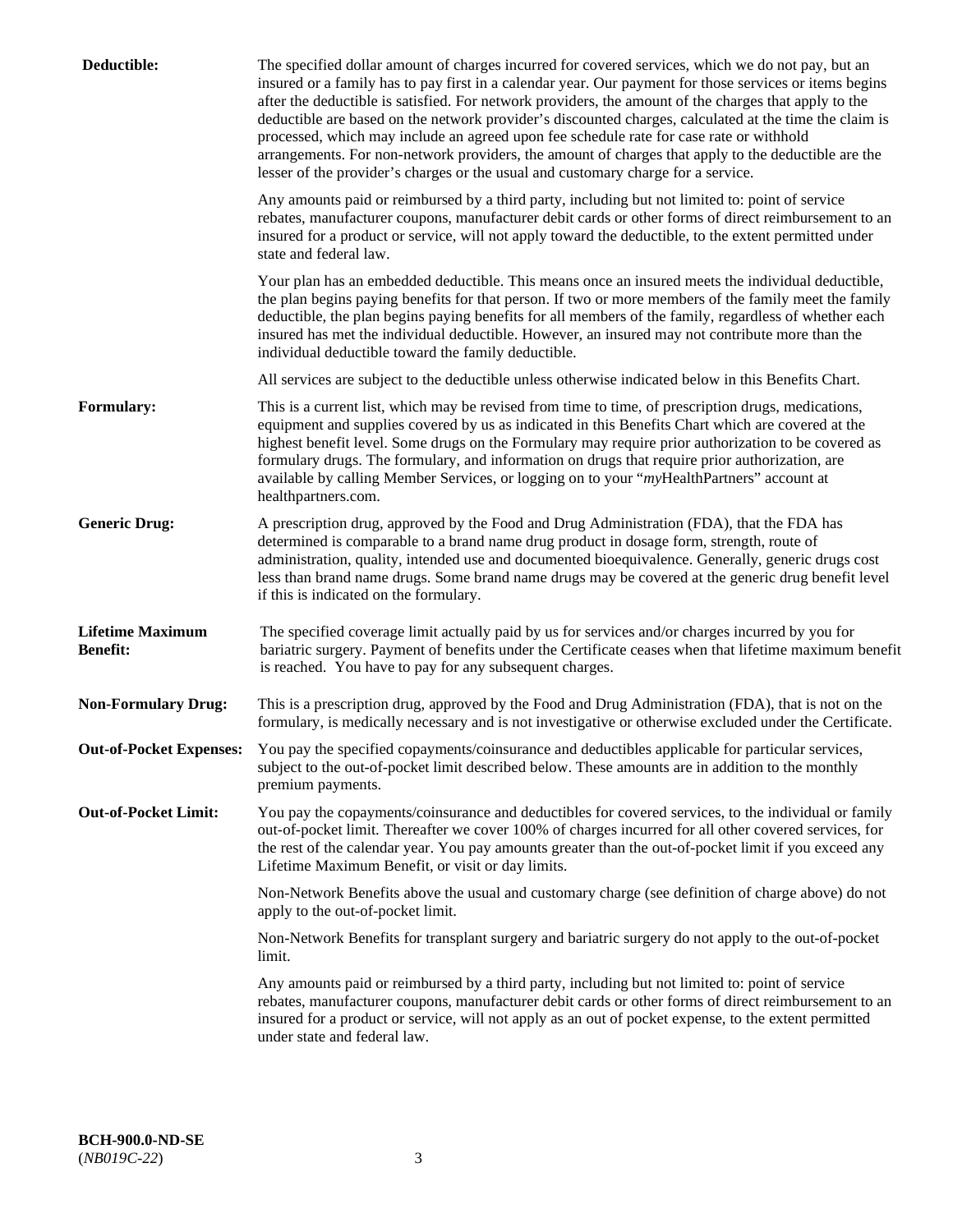You are responsible to keep track of the out-of-pocket expenses. Contact our Member Services Department for assistance in determining the amount paid by the enrollee for specific eligible services received. Claims for reimbursement under the out-of-pocket limit provisions are subject to the same time limits and provisions described under the "Claims Provisions" section of the Certificate.

**Specialty Drug List:** This is a current list, which may be revised from time to time, of prescription drugs, medications, equipment and supplies, which are typically bio-pharmaceuticals. The purpose of a specialty drug list is to facilitate enhanced monitoring of complex therapies used to treat specific conditions. Specialty drugs are covered by us as indicated in this Benefits Chart. The specialty drug list is available by calling Member Services, or logging on to your "*my*HealthPartners" account at [healthpartners.com.](http://www.healthpartners.com/)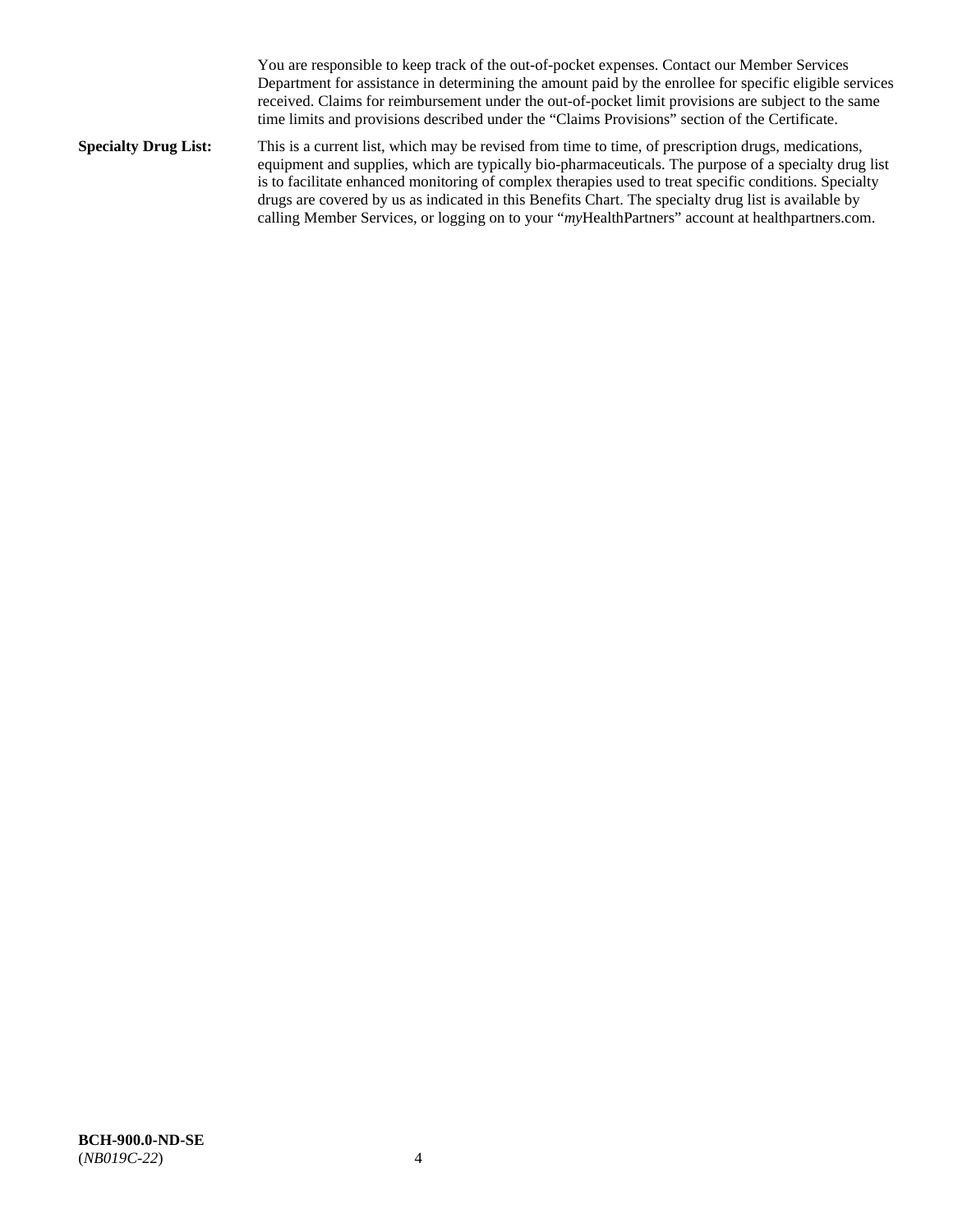# **DEDUCTIBLES AND OUT-OF-POCKET LIMITS**

### **Individual Calendar Year Deductible**

| <b>Network Benefits</b> | <b>Non-Network Benefits</b> |
|-------------------------|-----------------------------|
| \$6,850                 | \$10,000                    |

### **Family Calendar Year Deductible**

| <b>Network Benefits</b> | <b>Non-Network Benefits</b> |
|-------------------------|-----------------------------|
| \$13,700                | \$20,000                    |

A separate deductible must be satisfied under the Network Benefits and Non-Network Benefits.

Your plan has an embedded deductible. This means once an insured meets the individual deductible, the plan begins paying benefits for that person. If two or more members of the family meet the family deductible, the plan begins paying benefits for all members of the family, regardless of whether each insured has met the individual deductible. However, an insured may not contribute more than the individual deductible toward the family deductible.

Any amounts paid or reimbursed by a third party, including but not limited to: point of service rebates, manufacturer coupons, manufacturer debit cards or other forms of direct reimbursement to an insured for a product or service, will not apply toward the deductible, to the extent permitted under state and federal law.

### **Individual Calendar Year Out-of-Pocket Limit**

| <b>Network Benefits</b> | <b>Non-Network Benefits</b> |
|-------------------------|-----------------------------|
| \$7,000                 | \$30,000                    |

### **Family Calendar Year Out-of-Pocket Limit**

| <b>Network Benefits</b> | <b>Non-Network Benefits</b> |
|-------------------------|-----------------------------|
| \$14,000                | \$60,000                    |

A separate Out-of-Pocket Limit must be satisfied under the Network Benefits and Non-Network Benefits.

Non-Network Benefits above the usual and customary charge will not apply toward the individual or family Out-of-Pocket Limit.

Non-Network Benefits for transplant surgery and bariatric surgery do not apply to the out-of-pocket limit.

Any amounts paid or reimbursed by a third party, including but not limited to: point of service rebates, manufacturer coupons, manufacturer debit cards or other forms of direct reimbursement to an insured for a product or service, will not apply as an out of pocket expense, to the extent permitted under state and federal law.

#### **Lifetime maximum benefit for bariatric surgery**

| <b>Network Benefits</b> | <b>Non-Network Benefits</b> |
|-------------------------|-----------------------------|
| Inlimited.              | \$5,000                     |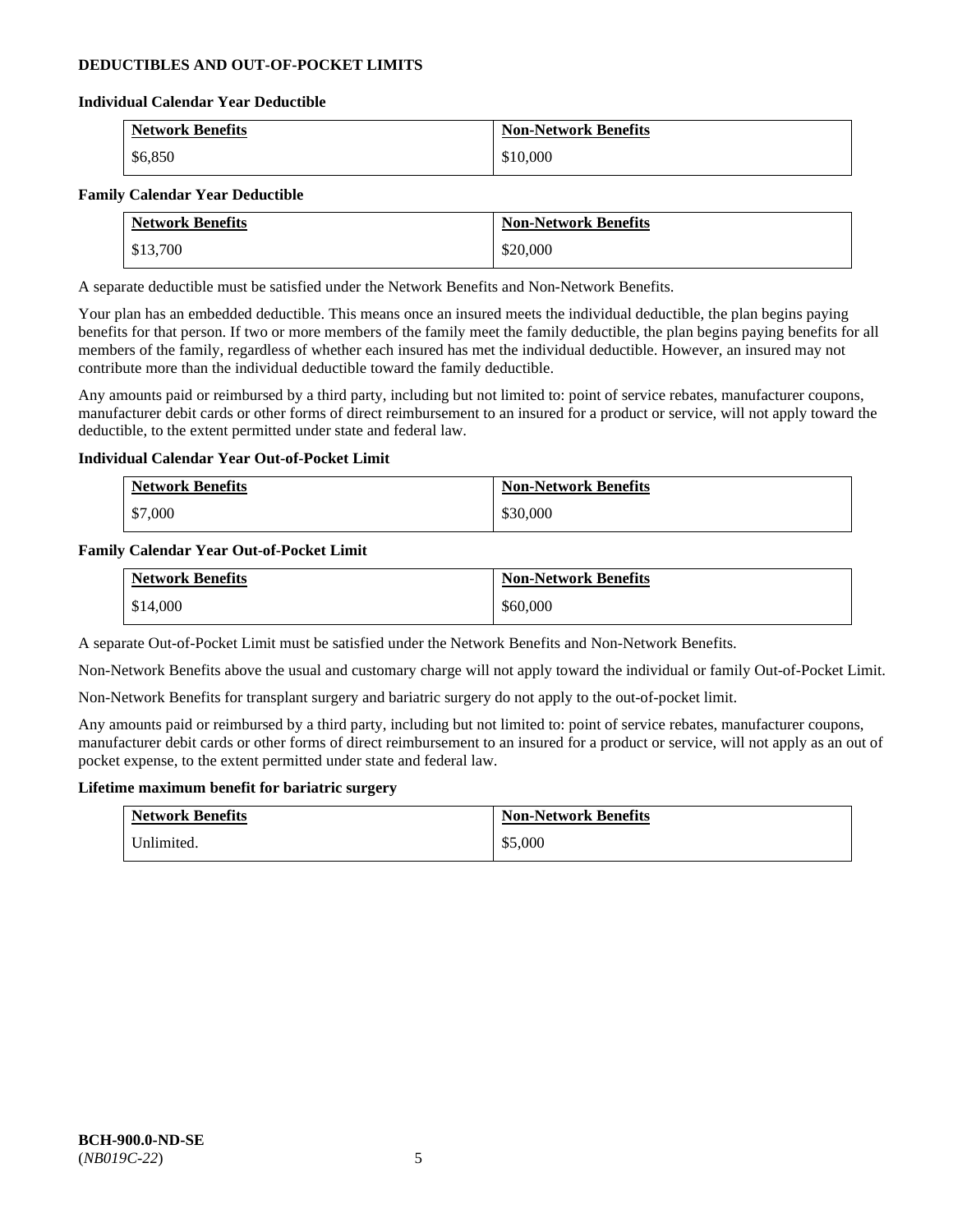# **AMBULANCE AND MEDICAL TRANSPORTATION**

# **Covered Services:**

We cover ambulance and medical transportation for medical emergencies.

We also cover medically necessary, non-emergency ground and air medical transportation if it meets our medical coverage criteria. Under the No Surprises Act, non-network health care providers and facilities are required to provide patients with a plain-language consumer notice explaining that patient consent is required to receive non-emergency before that provider can bill at the higher non-network rate.

Covered services and supplies are based on established medical policies, which are subject to periodic review and modification by the medical or dental directors. These medical policies (medical coverage criteria) and applicable prior authorization requirements are available by calling Member Services, or logging on to your "*my*HealthPartners" account a[t healthpartners.com.](http://www.healthpartners.com/)

### **Ambulance and medical transportation (other than non-emergency air ambulance transportation)**

| <b>Network Benefits</b>       | <b>Non-Network Benefits</b> |
|-------------------------------|-----------------------------|
| 100% of the charges incurred. | See Network Benefits.       |

#### **Non-emergency air ambulance transportation**

| <b>Network Benefits</b>       | <b>Non-Network Benefits</b> |
|-------------------------------|-----------------------------|
| 100% of the charges incurred. | See Network Benefits.       |

For Non-Network air ambulance service providers, the eligible charges are limited to the average HealthPartners reimbursement rate for Network air ambulance service providers licensed by the state of North Dakota.

### **Not Covered:**

• See "Services Not Covered" in the Group Certificate.

# **BEHAVIORAL HEALTH SERVICES**

#### **Covered Services:**

Covered services are based on established medical policies, which are subject to periodic review and modification by the medical directors. These medical policies (medical coverage criteria) are available by calling Member Services, or logging on to your "*my*HealthPartners" account at [healthpartners.com.](http://healthpartners.com/)

### **Mental health services**

We cover services for mental health diagnoses as described in the Diagnostic and Statistical Manual of Mental Disorders – Fifth Edition (DSM-5) (most recent edition).

**Outpatient services, including intensive outpatient and day treatment services:** We cover medically necessary outpatient professional mental health services for evaluation, crisis intervention, and treatment of mental health disorders.

A comprehensive diagnostic assessment will be used as the basis for a determination by a mental health professional, concerning the appropriate treatment and the extent of services required.

Outpatient services we cover for a diagnosed mental health condition include the following:

- Individual, group, family, and multi-family therapy;
- Medication management provided by a physician, certified nurse practitioner, or physician's assistant;
- Psychological testing services for the purposes of determining the differential diagnoses and treatment planning for patients currently receiving behavioral health services;
- Day treatment and intensive outpatient services in a licensed program;
- Partial hospitalization services in a licensed hospital or community mental health center;
- Psychotherapy and nursing services provided in the home if authorized by us;
- Treatment for gender dysphoria; and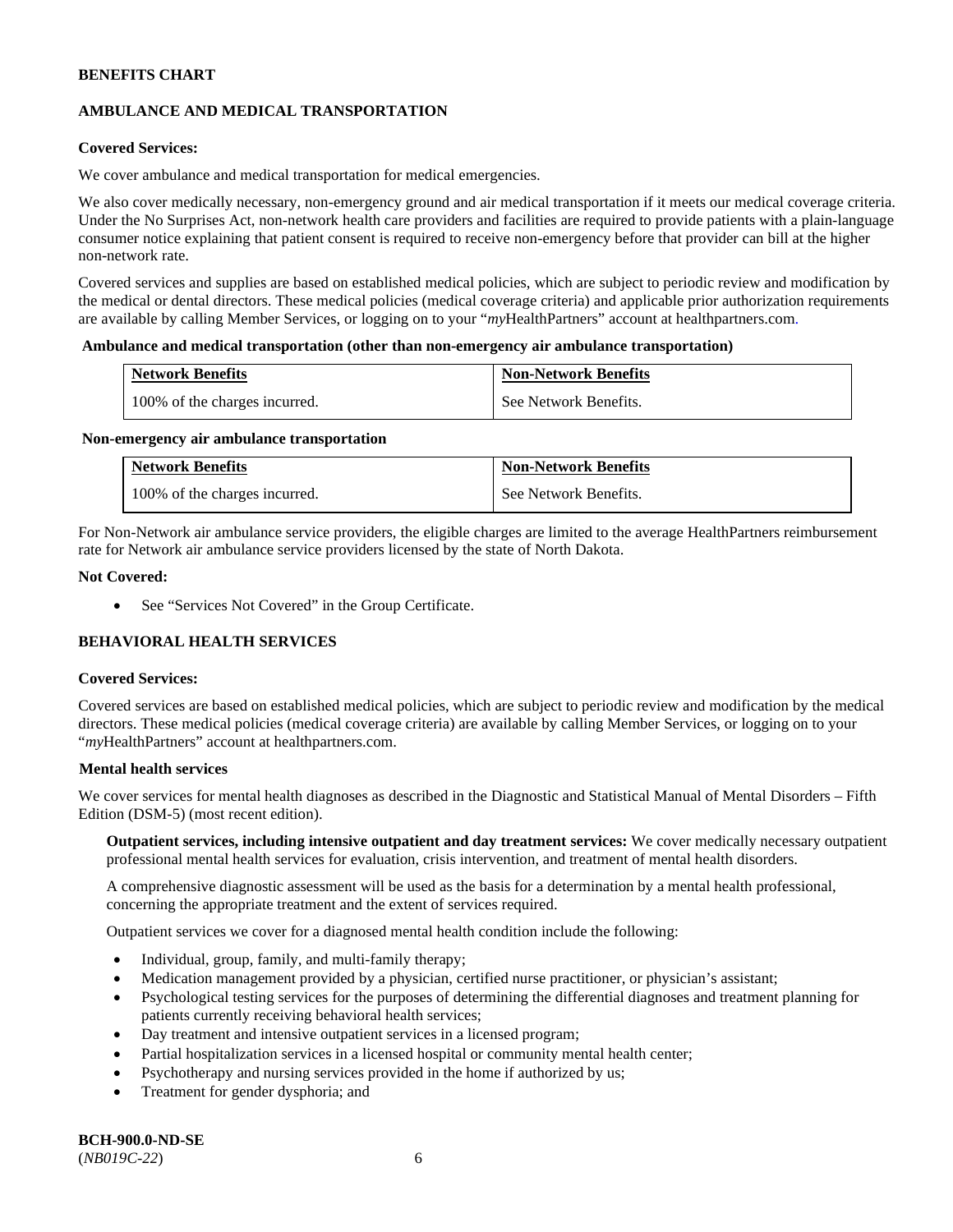• Medically necessary Applied Behavioral Analysis (ABA) prescribed or ordered for an individual diagnosed with an autism spectrum disorder by a licensed physician or a licensed psychologist. For other autism services covered under this Benefits Chart, see the habilitative benefit under Physical Therapy, Occupational Therapy and Speech Therapy.

| <b>Network Benefits</b>                                   | <b>Non-Network Benefits</b>                           |
|-----------------------------------------------------------|-------------------------------------------------------|
| The first five hours of treatment in a calendar year      | The first five hours of treatment in a calendar year  |
| are covered at 100% of the charges incurred. A group      | are covered at 100% of the charges incurred. A        |
| visit counts as one half hour toward the five hours.      | group visit counts as one half hour toward the five   |
| Day treatment, intensive outpatient services and          | hours. Day treatment, intensive outpatient services   |
| partial hospitalization services are not eligible for the | and partial hospitalization services are not eligible |
| first five hour benefit.                                  | for the first five hour benefit.                      |
| We cover additional hours at 100% of the charges          | We cover additional hours at 50% of the charges       |
| incurred.                                                 | incurred.                                             |

### **Group therapy**

| <b>Network Benefits</b>       | <b>Non-Network Benefits</b>  |
|-------------------------------|------------------------------|
| 100% of the charges incurred. | 50% of the charges incurred. |

**Inpatient services, including mental health residential treatment services:** We cover the following:

- Medically necessary inpatient services in a hospital and professional services for treatment of mental health disorders. Medical stabilization is covered under inpatient hospital services in the "Hospital and Skilled Nursing Facility Services" section; and
- Medically necessary mental health residential treatment services. This care must be authorized by us and provided by a hospital or residential behavioral health treatment facility licensed by the local state or Department of Health and Human Services. Services not covered under this benefit include halfway houses, group homes, extended care facilities, shelter services, correctional services, detention services, transitional services, group residential services, foster care services and wilderness programs.

| <b>Network Benefits</b>       | <b>Non-Network Benefits</b>  |
|-------------------------------|------------------------------|
| 100% of the charges incurred. | 50% of the charges incurred. |

#### **Substance use disorder (SUD) services**

We cover medically necessary services for assessments by a licensed alcohol and drug counselor and treatment of substance use disorders as defined in the latest edition of the DSM-5.

**Outpatient services, including intensive outpatient and day treatment services:** We cover medically necessary outpatient professional services for the diagnosis and treatment of substance use disorder. Substance use disorder treatment services must be provided by a program licensed by the local Department of Health and Human Services.

Outpatient services we cover for a diagnosed substance use disorder include the following:

- Individual, group, family, and multi-family therapy provided in an office setting;
- Opiate replacement therapy including methadone and buprenorphine treatment; and
- Day treatment and intensive outpatient services in a licensed program.

| <b>Network Benefits</b>                               | <b>Non-Network Benefits</b>                           |
|-------------------------------------------------------|-------------------------------------------------------|
| The first five visits of treatment in a calendar year | The first five visits of treatment in a calendar year |
| are covered at 100% of the charges incurred. Day      | are covered at 100% of the charges incurred. Day      |
| treatment and intensive outpatient services are not   | treatment and intensive outpatient services are not   |
| eligible for the first five visits benefit.           | eligible for the first five visits benefit.           |
| We cover additional visits at 100% of the charges     | We cover additional visits at 50% of the charges      |
| incurred.                                             | incurred.                                             |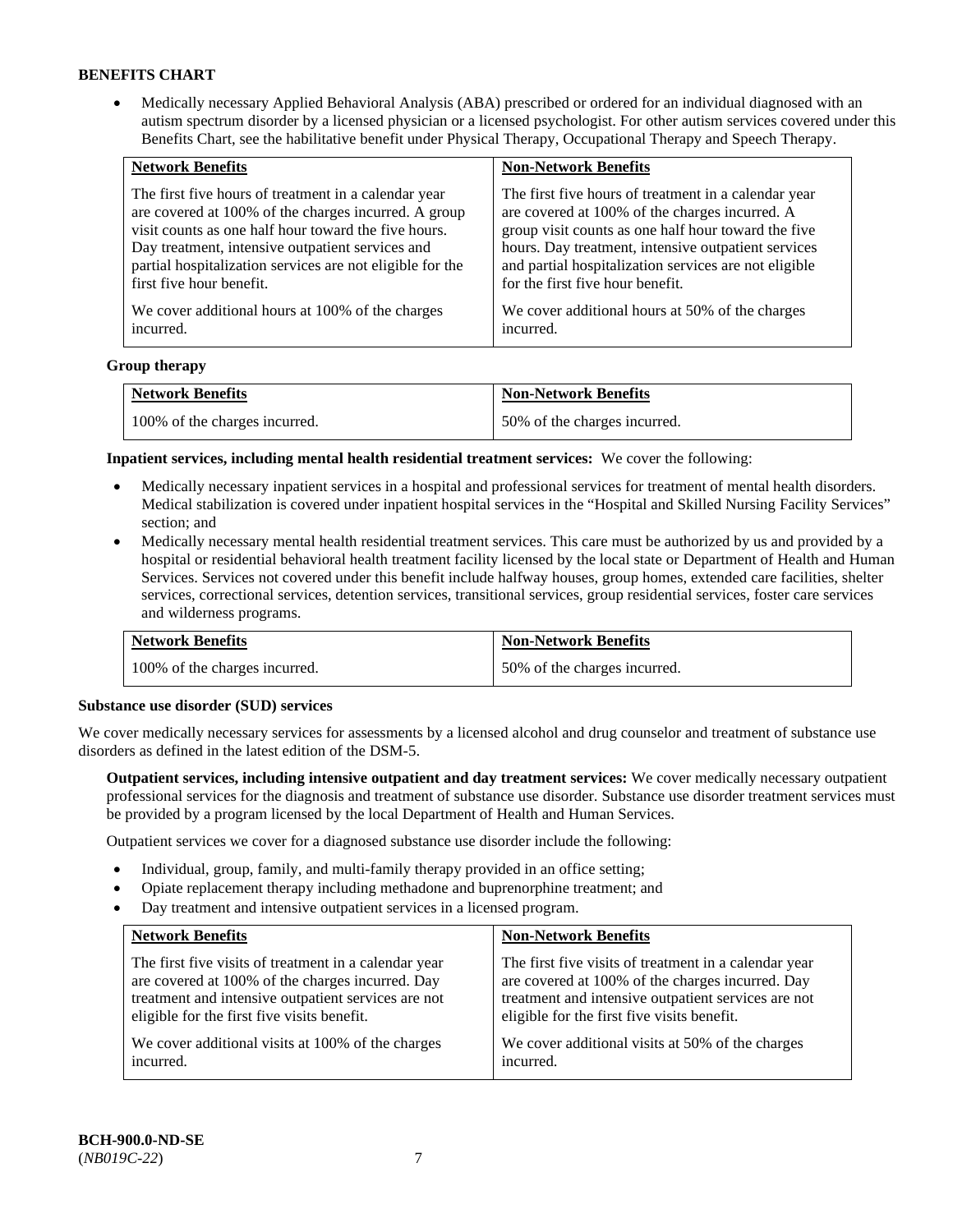**Inpatient Services:** We cover the following:

- Medically necessary inpatient services in a hospital or primary residential treatment in a licensed substance use disorder treatment center. Primary residential treatment is an intensive residential treatment program of limited duration, typically 30 days or less;
- Services provided in a hospital that is licensed by the local state and accredited by Medicare; and
- Detoxification services in a hospital or community detoxification facility if it is licensed by the local Department of Health and Human Services.

| <b>Network Benefits</b>       | <b>Non-Network Benefits</b>  |
|-------------------------------|------------------------------|
| 100% of the charges incurred. | 50% of the charges incurred. |

# **Not Covered:**

• See "Services Not Covered" in the Group Certificate.

# **CHIROPRACTIC SERVICES**

# **Covered Services:**

We cover chiropractic services for rehabilitative care. Chiropractic services are adjustments to any abnormal articulations of the human body, especially those of the spinal column, for the purpose of giving freedom of action to impinged nerves that may cause pain or deranged function.

Massage therapy which is performed in conjunction with other treatment/modalities by a chiropractor, is part of a prescribed treatment plan and is not billed separately is covered.

| <b>Network Benefits</b>       | <b>Non-Network Benefits</b>           |
|-------------------------------|---------------------------------------|
| 100% of the charges incurred. | 50% of the charges incurred.          |
|                               | Limit of 20 visits per calendar year. |

# **Not Covered:**

- Massage therapy for the purpose of comfort or convenience of the insured.
- See "Services Not Covered" in the Group Certificate.

# **CLINICAL TRIALS**

# **Covered Services:**

We cover certain routine services if you participate in a Phase I, Phase II, Phase III or Phase IV clinical trial that is conducted in relation to the prevention, detection, or treatment of cancer or other life-threatening disease or condition as defined in the Affordable Care Act. We cover routine patient costs for services that would be eligible under this Benefits Chart if the service were provided outside of a clinical trial.

| <b>Network Benefits</b>                                                                                                                                                                          | <b>Non-Network Benefits</b>                                                                                                                                                                           |
|--------------------------------------------------------------------------------------------------------------------------------------------------------------------------------------------------|-------------------------------------------------------------------------------------------------------------------------------------------------------------------------------------------------------|
| Coverage level is same as corresponding Network<br>Benefits, depending on type of service provided<br>such as Office Visits for Illness or Injury, Inpatient<br>or Outpatient Hospital Services. | Coverage level is same as corresponding Non-<br>Network Benefits, depending on type of service<br>provided such as Office Visits for Illness or Injury,<br>Inpatient or Outpatient Hospital Services. |

# **Not Covered:**

- The investigative item, device or service itself.
- Items or services that are provided solely to satisfy data collection and analysis needs and that are not used in the direct clinical management of the patient.
- A service that is clearly inconsistent with widely accepted and established standards of care for a particular diagnosis.
- See "Services Not Covered" in the Group Certificate.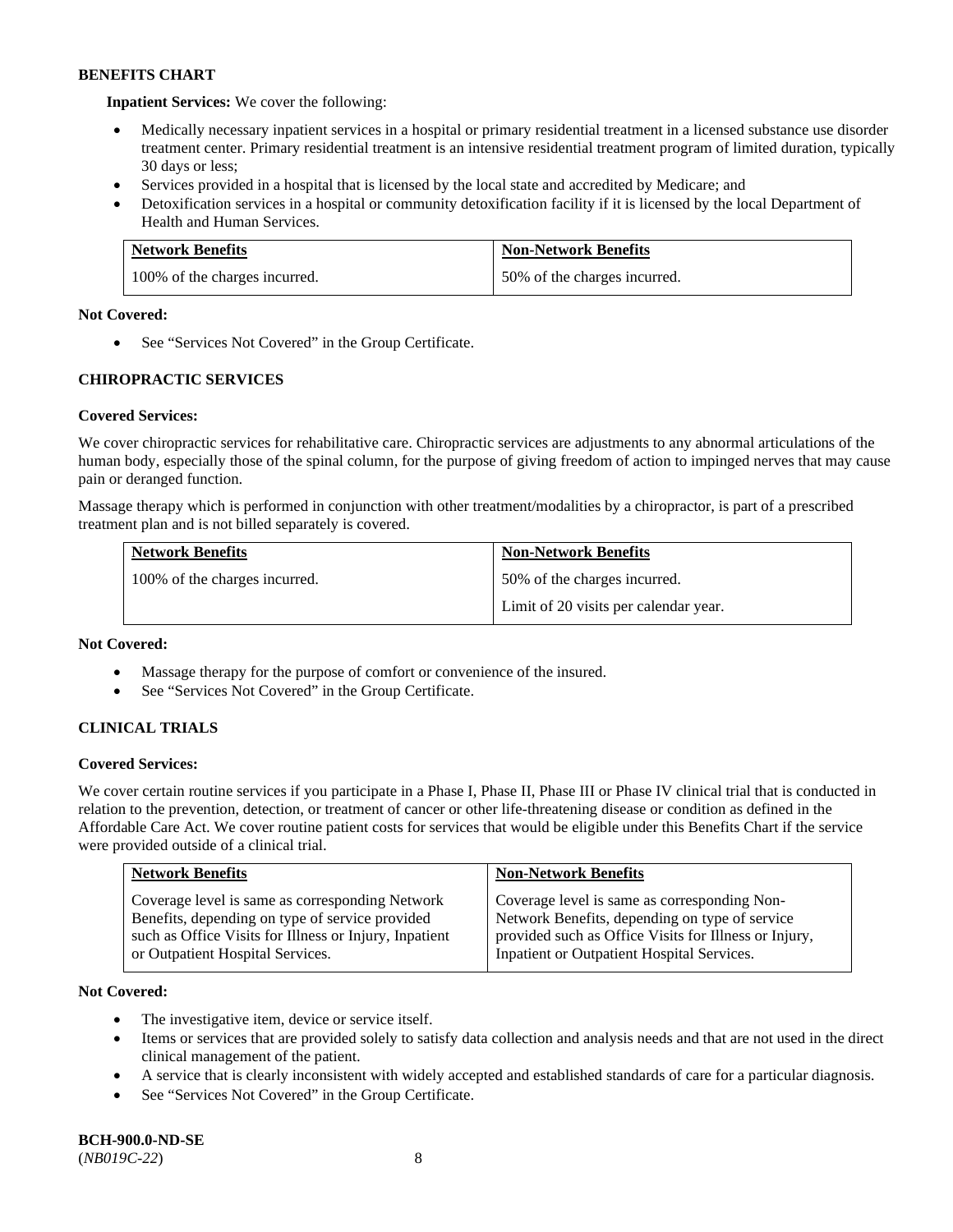# **DENTAL SERVICES**

### **Covered Services:**

We cover services as described below.

**Accidental dental services:** We cover dentally necessary services to treat and restore damage done to sound, natural, unrestored teeth as a result of an accidental injury. Coverage is for damage caused by external trauma to face and mouth only, not for cracked or broken teeth which result from biting or chewing. We cover restorations, root canals, crowns and replacement of teeth lost that are directly related to the accident in which the insured was involved. We cover initial exams, x-rays, and palliative treatment including extractions, and other oral surgical procedures directly related to the accident. Subsequent treatment must be initiated within the specified time-frame and must be directly related to the accident. We do not cover restoration and replacement of teeth that are not "sound and natural" at the time of the accident.

Full mouth rehabilitation to correct occlusion (bite) and malocclusion (misaligned teeth not due to the accident) are not covered.

When an implant-supported dental prosthetic treatment is pursued, the accidental dental benefit will be applied to the prosthetic procedure. Benefits are limited to the amount that would be paid toward the placement of a removable dental prosthetic appliance that could be used in the absence of implant treatment. Care must be provided or pre-authorized by a HealthPartners dentist.

| <b>Network Benefits</b>       | <b>Non-Network Benefits</b>  |
|-------------------------------|------------------------------|
| 100% of the charges incurred. | 50% of the charges incurred. |

For all accidental dental services, treatment and/or restoration must be initiated within six months of the date of the injury. Coverage is limited to the initial course of treatment and/or initial restoration. Services must be provided within 24 months of the date of injury to be covered.

### **Medical referral dental services**

**Medically necessary outpatient dental services:** We cover medically necessary outpatient dental services. Coverage is limited to dental services required for treatment of an underlying medical condition, e.g., removal of teeth to complete radiation treatment for cancer of the jaw, cysts and lesions.

| <b>Network Benefits</b>       | <b>Non-Network Benefits</b>  |
|-------------------------------|------------------------------|
| 100% of the charges incurred. | 50% of the charges incurred. |

**Medically necessary hospitalization and anesthesia for dental care:** We cover medically necessary hospitalization and anesthesia for dental care. This is limited to charges incurred by an insured who: (1) is a child under age 9; (2) is severely disabled; or (3) has a medical condition, and requires hospitalization or general anesthesia for dental care treatment. The requirement of a hospital setting must be due to an insured's underlying medical condition. Coverage is limited to facility and anesthesia charges. Anesthesia is covered in a hospital or a dental office. Oral surgeon/dentist professional fees are not covered. The following are examples, though not all-inclusive, of medical conditions which may require hospitalization for dental services: severe asthma, severe airway obstruction or hemophilia. Hospitalization required due to the behavior of the insured or due to the extent of the dental procedure is not covered.

| <b>Network Benefits</b>       | <b>Non-Network Benefits</b>  |
|-------------------------------|------------------------------|
| 100% of the charges incurred. | 50% of the charges incurred. |

**Medical complications of dental care:** We cover medical complications of dental care. Treatment must be medically necessary care and related to medical complications of non-covered dental care, including complications of the head, neck, or substructures.

| <b>Network Benefits</b>       | <b>Non-Network Benefits</b>  |
|-------------------------------|------------------------------|
| 100% of the charges incurred. | 50% of the charges incurred. |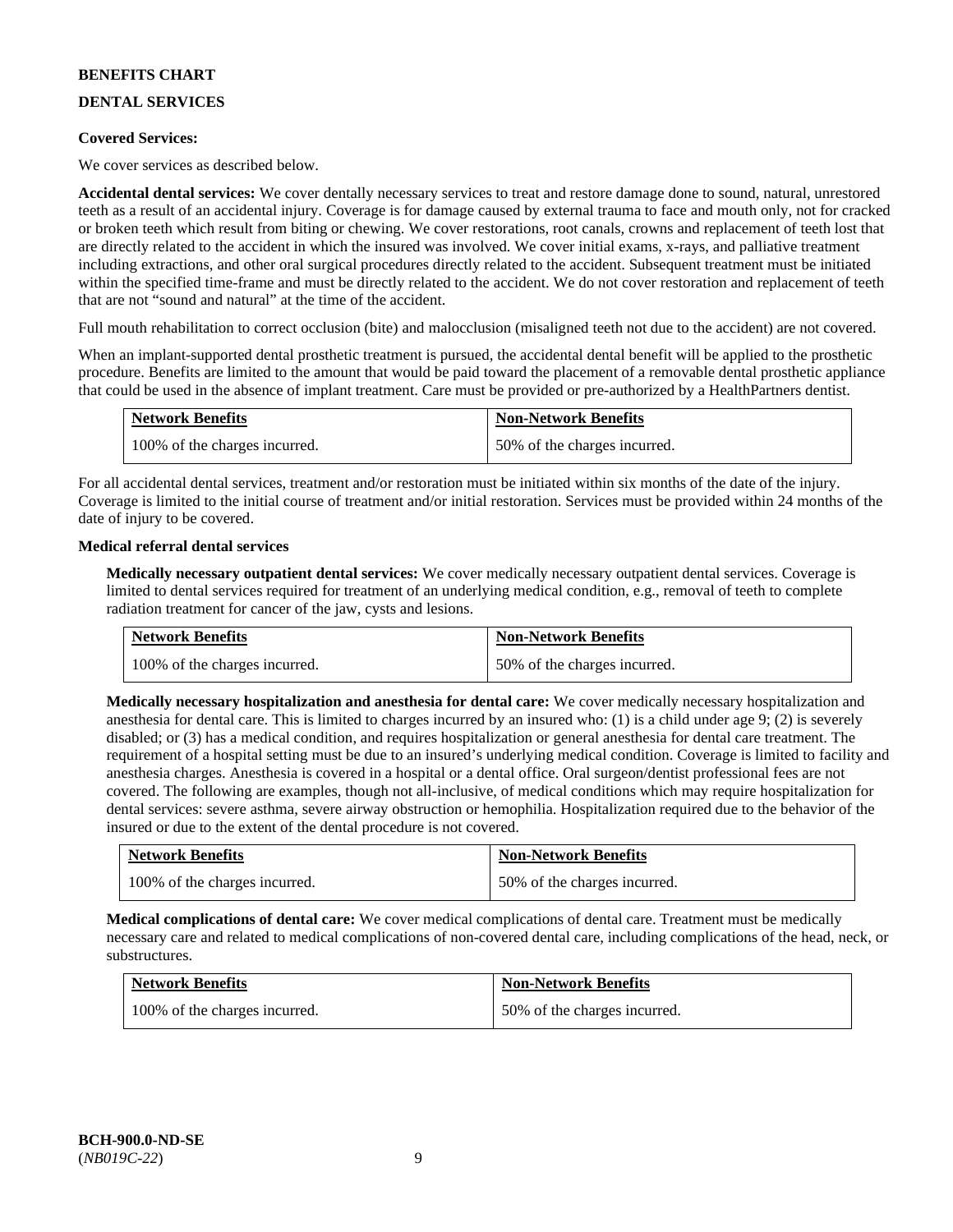**Oral surgery:** We cover oral surgery. Coverage is limited to treatment of medical conditions requiring oral surgery, such as treatment of oral neoplasm, non-dental cysts, fracture of the jaws, trauma of the mouth and jaws, and any other oral surgery procedures provided as medically necessary dental services.

| <b>Network Benefits</b>       | <b>Non-Network Benefits</b>  |
|-------------------------------|------------------------------|
| 100% of the charges incurred. | 50% of the charges incurred. |

**Treatment of cleft lip and cleft palate of a dependent child:** We cover treatment of cleft lip and cleft palate of a dependent child, to the limiting age in the definition of an "Eligible Dependent", including orthodontic treatment and oral surgery directly related to the cleft. Benefits for individuals age 26 up to the limiting age for coverage of the dependent are limited to inpatient or outpatient expenses arising from medical and dental treatment that was scheduled or initiated prior to the dependent turning age 19. Dental services which are not required for the treatment of cleft lip or cleft palate are not covered. If a dependent child covered under the Certificate is also covered under a dental plan which includes orthodontic services, that dental plan shall be considered primary for the necessary orthodontic services. Oral appliances are subject to the same copayment, conditions and limitations as durable medical equipment.

| <b>Network Benefits</b>       | <b>Non-Network Benefits</b>  |
|-------------------------------|------------------------------|
| 100% of the charges incurred. | 50% of the charges incurred. |

**Treatment of temporomandibular disorder (TMD) and craniomandibular disorder (CMD):** We cover surgical and nonsurgical treatment of temporomandibular disorder (TMD) and craniomandibular disorder (CMD), which is medically necessary care. Dental services which are not required to directly treat TMD or CMD are not covered.

| <b>Network Benefits</b>       | <b>Non-Network Benefits</b>  |
|-------------------------------|------------------------------|
| 100% of the charges incurred. | 50% of the charges incurred. |

**Not Covered:** 

- Dental treatment, procedures or services not listed in this Benefits Chart.
- Accident related dental services if treatment is (1) provided to teeth which are not sound and natural, (2) to teeth which have been restored, (3) initiated beyond six months from the date of the injury, (4) received beyond the initial treatment or restoration or (5) received beyond 24 months from the date of injury.
- Oral surgery to remove wisdom teeth, except as stated in the Pediatric Dental Amendment.
- Orthognathic treatment or procedures and all related services.
- See "Services Not Covered" in the Group Certificate.

# **DIABETES AND HYPERTENSION DISEASE MANAGEMENT PROGRAM**

# **Covered Services:**

If you meet criteria for coverage, you may qualify for the Diabetes and/or Hypertension Disease Management Program.

The program covers group health coaching which focuses on weight loss, exercise, behavior modification and health education through Omada Health.

| <b>Network Benefits</b>                                     | <b>Non-Network Benefits</b> |
|-------------------------------------------------------------|-----------------------------|
| 100% of the charges incurred.<br>Deductible does not apply. | Not applicable.             |

# **Not Covered:**

See "Services Not Covered" in the Group Certificate.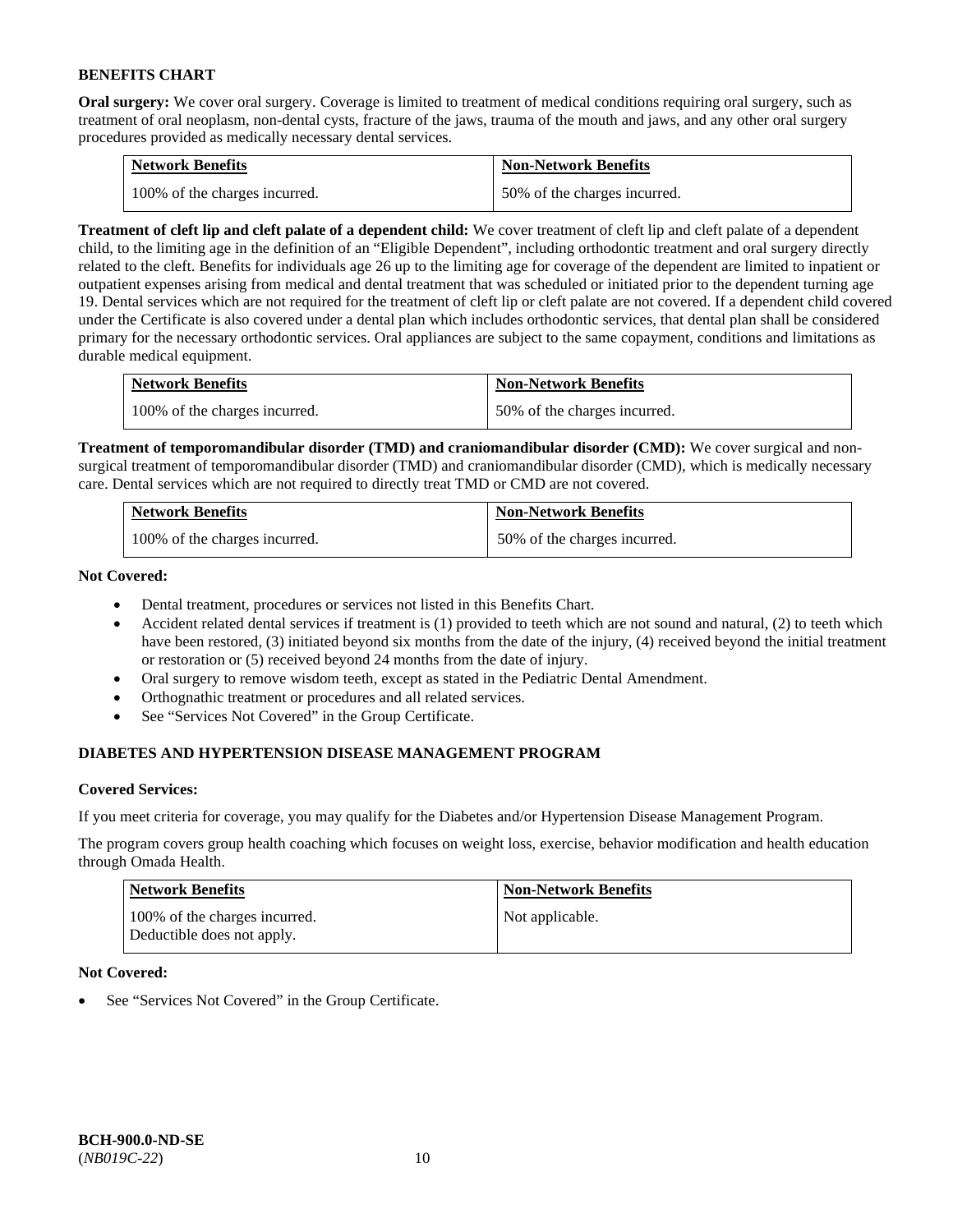# **DIABETIC EQUIPMENT AND SUPPLIES**

# **Covered Services:**

We cover physician prescribed medically appropriate and necessary drugs and supplies used in the management and treatment of diabetes for insureds with gestational, Type I or Type II diabetes including durable diabetic equipment and disposable supplies, as described below.

Certain items are only covered if your condition meets our coverage criteria and obtained through an authorized vendor. For more information on what we cover and any prior authorization requirements, call Member Services or log on to your "*my*HealthPartners" account at [healthpartners.com.](http://www.healthpartners.com/)

Insulin and medications for diabetes are covered as outpatient drugs under the "Prescription Drug Services" section.

**Pumps and pump supplies.** These include diabetic insulin pumps, diabetic infusion pumps and infusion pump supplies such as infusion sets, tubing, connectors and syringe reservoirs.

| <b>Network Benefits</b>                                | <b>Non-Network Benefits</b>  |
|--------------------------------------------------------|------------------------------|
| Pumps received at a pharmacy:                          | 50% of the charges incurred. |
| 100% of the charges incurred.                          |                              |
| Pumps received from a non-pharmacy approved<br>vendor: |                              |
| 100% of the charges incurred.                          |                              |

### **All other durable equipment and diabetic supplies**

Durable Diabetic Equipment and Supplies. These include continuous glucose monitoring system (CGMS), transmitter, sensors and receivers, diabetic blood glucose monitors and control/calibrating solutions (for checking accuracy or testing equipment and test strips).

Disposable Diabetic Supplies. These are one-time use supplies, including syringes, lancets, lancet devices, blood and urine ketone test strips, and needles.

Certain diabetic supplies and equipment must be purchased at a pharmacy.

| <b>Network Benefits</b>                                               | <b>Non-Network Benefits</b>  |
|-----------------------------------------------------------------------|------------------------------|
| If received through a pharmacy:                                       | 50% of the charges incurred. |
| 100% of the charges incurred.                                         |                              |
| If received through a non-pharmacy provider:                          |                              |
| 100% of the charges incurred if purchased from an<br>approved vendor. |                              |

### **Limitations:**

- No more than a 93-day supply of diabetic supplies is covered and dispensed at a time.
- We require that certain diabetic supplies and equipment be purchased at a pharmacy.
- Diabetic supplies and equipment are limited to certain models and brands.
- Durable medical equipment and supplies must be obtained from or repaired by approved vendors.
- Covered services and supplies are based on established medical policies which are subject to periodic review and modification by the medical directors. Our coverage policy for diabetic supplies includes information on our required models and brands. These medical policies (medical coverage criteria) are available by calling Member Services, or logging on to your "myHealthPartners" account a[t healthpartners.com.](http://www.healthpartners.com/)

#### **Not Covered:**

- Replacement or repair of any covered items, if the items are (i) damaged or destroyed by misuse, abuse or carelessness, (ii)
- lost; or (iii) stolen.

**BCH-900.0-ND-SE** (*NB019C-22*) 11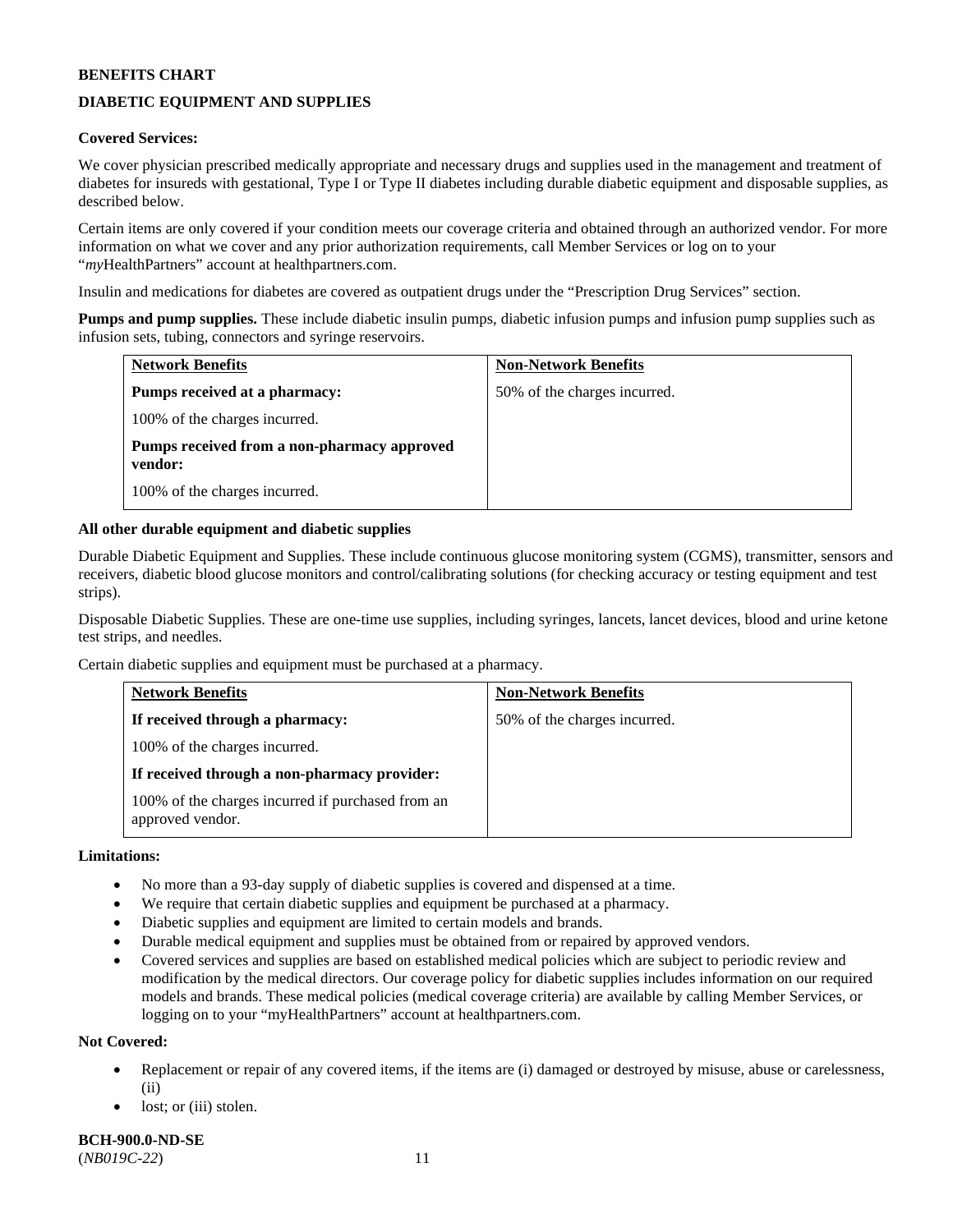- Duplicate or similar items.
- Labor and related charges for repair of any covered items which are more than the cost of replacement by an approved
- vendor.
- Batteries for monitors and equipment.
- Sales tax, mailing, delivery charges, service call charges.
- See "Services Not Covered" in the Group Certificate.

# **DIAGNOSTIC IMAGING SERVICES**

### **Covered Services:**

We cover diagnostic imaging, when ordered by a provider and provided in a clinic or outpatient hospital facility (to see the benefit level for inpatient hospital or skilled nursing facility services, see benefits under "Inpatient Hospital and Skilled Nursing Facility Services").

# **Outpatient magnetic resonance imaging (MRI) and computed tomography (CT)**

| <b>Network Benefits</b>       | <b>Non-Network Benefits</b>  |
|-------------------------------|------------------------------|
| 100% of the charges incurred. | 50% of the charges incurred. |

### **All other outpatient diagnostic imaging services**

#### **Services for illness or injury**

| <b>Network Benefits</b>       | <b>Non-Network Benefits</b>  |
|-------------------------------|------------------------------|
| 100% of the charges incurred. | 50% of the charges incurred. |

# **Preventive services (MRI/CT procedures are not considered preventive)**

Diagnostic imaging services associated with preventive services are covered at the benefit level shown in the "Preventive Services" section of this Benefits Chart.

#### **Not Covered:**

See "Services Not Covered" in the Group Certificate.

# **DURABLE MEDICAL EQUIPMENT, PROSTHETICS, ORTHOTICS AND SUPPLIES**

#### **Covered Services:**

We cover equipment, supplies and services, as described below. Certain items are only covered if your condition meets our coverage criteria. For more information on what we cover and any prior authorization requirements, call Member Services or log on to your "*my*HealthPartners" account at [healthpartners.com.](http://www.healthpartners.com/)

- Durable medical equipment, such as wheelchairs, ventilators, oxygen, oxygen equipment, continuous positive airway pressure (CPAP) devices, hospital beds, and related services.
- Prosthetics, including breast prostheses, artificial limbs and artificial eyes, and related supplies.
- Orthotics.
- Medical supplies, including splints, surgical stockings, casts and dressings.
- Enteral feedings.
- Special dietary treatment for Phenylketonuria (PKU) and oral amino acid based elemental formula if it meets our medical coverage criteria.

Diabetic equipment and supplies are covered under the "Diabetic Equipment and Supplies" section.

# **Special dietary treatment for Phenylketonuria (PKU) if it meets our medical coverage criteria**

| <b>Network Benefits</b>       | <b>Non-Network Benefits</b>  |
|-------------------------------|------------------------------|
| 100% of the charges incurred. | 50% of the charges incurred. |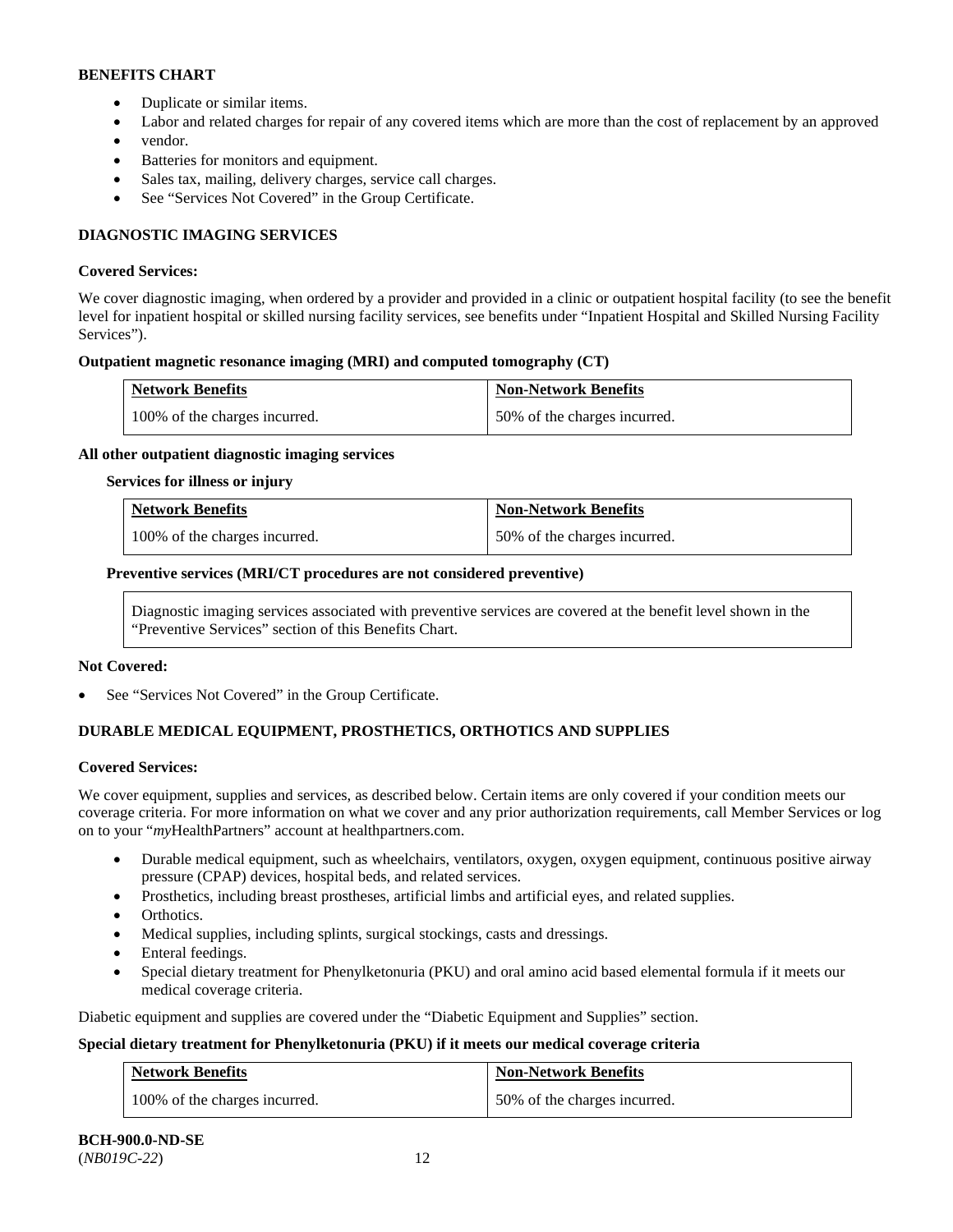### **Oral amino acid based elemental formula if it meets our medical coverage criteria**

| <b>Network Benefits</b>       | <b>Non-Network Benefits</b>  |
|-------------------------------|------------------------------|
| 100% of the charges incurred. | 50% of the charges incurred. |

# **All other durable medical equipment, prosthetics, orthotics and supplies**

| <b>Network Benefits</b>       | <b>Non-Network Benefits</b>  |
|-------------------------------|------------------------------|
| 100% of the charges incurred. | 50% of the charges incurred. |

### **Limitations:**

Coverage of durable medical equipment is limited by the following:

- Payment will not exceed the cost of an alternate piece of equipment or service that is effective and medically necessary.
- For prosthetic benefits, other than hair prostheses (i.e., wigs) for hair loss resulting from alopecia areata and oral appliances for cleft lip and cleft palate, payment will not exceed the cost of an alternate piece of equipment or service that is effective, medically necessary and enables insureds to conduct standard activities of daily living.
- We reserve the right to determine if an item will be approved for rental vs. purchase.
- Durable medical equipment and supplies must be obtained from or repaired by approved vendors.
- Covered services and supplies are based on established medical policies which are subject to periodic review and modification by the medical or dental directors. Our coverage policy for diabetic supplies includes information on our required models and brands. These medical policies (medical coverage criteria) are available by calling Member Services, or logging on to your "*my*HealthPartners" account at [healthpartners.com.](http://www.healthpartners.com/)

### **Not Covered:**

Items which are not eligible for coverage include, but are not limited to:

- Replacement or repair of any covered items, if the items are (i) damaged or destroyed by misuse, abuse or carelessness, (ii) lost; or (iii) stolen.
- Duplicate or similar items.
- Labor and related charges for repair of any covered items which are more than the cost of replacement by an approved vendor.
- Sales tax, mailing, delivery charges, service call charges.
- Items which are primarily educational in nature or for hygiene, vocation, comfort, convenience or recreation.
- Communication aids or devices: equipment to create, replace or augment communication abilities including, but not limited to, speech processors, receivers, communication boards, or computer or electronic assisted communication.
- Hearing aids (implantable and external, including osseointegrated or bone anchored) and their fitting, except as specifically described in this Benefits Chart. This exclusion does not apply to cochlear implants.
- Eyeglasses, contact lenses and their fitting, measurement and adjustment, except as specifically described in this Benefits Chart.
- Hair prostheses (wigs).
- Household equipment which primarily has customary uses other than medical, such as, but not limited to, exercise cycles, air purifiers, central or unit air conditioners, water purifiers, non-allergenic pillows, mattresses or waterbeds.
- Household fixtures including, but not limited to, escalators or elevators, ramps, swimming pools and saunas.
- Modifications to the structure of the home including, but not limited to, its wiring, plumbing or charges for installation of equipment.
- Vehicle, car or van modifications including, but not limited to, hand brakes, hydraulic lifts and car carrier.
- Rental equipment while owned equipment is being repaired by non-contracted vendors, beyond one month rental of medically necessary equipment.
- Other equipment and supplies, including but not limited to assistive devices, that we determine are not eligible for coverage.
- See "Services Not Covered" in the Group Certificate.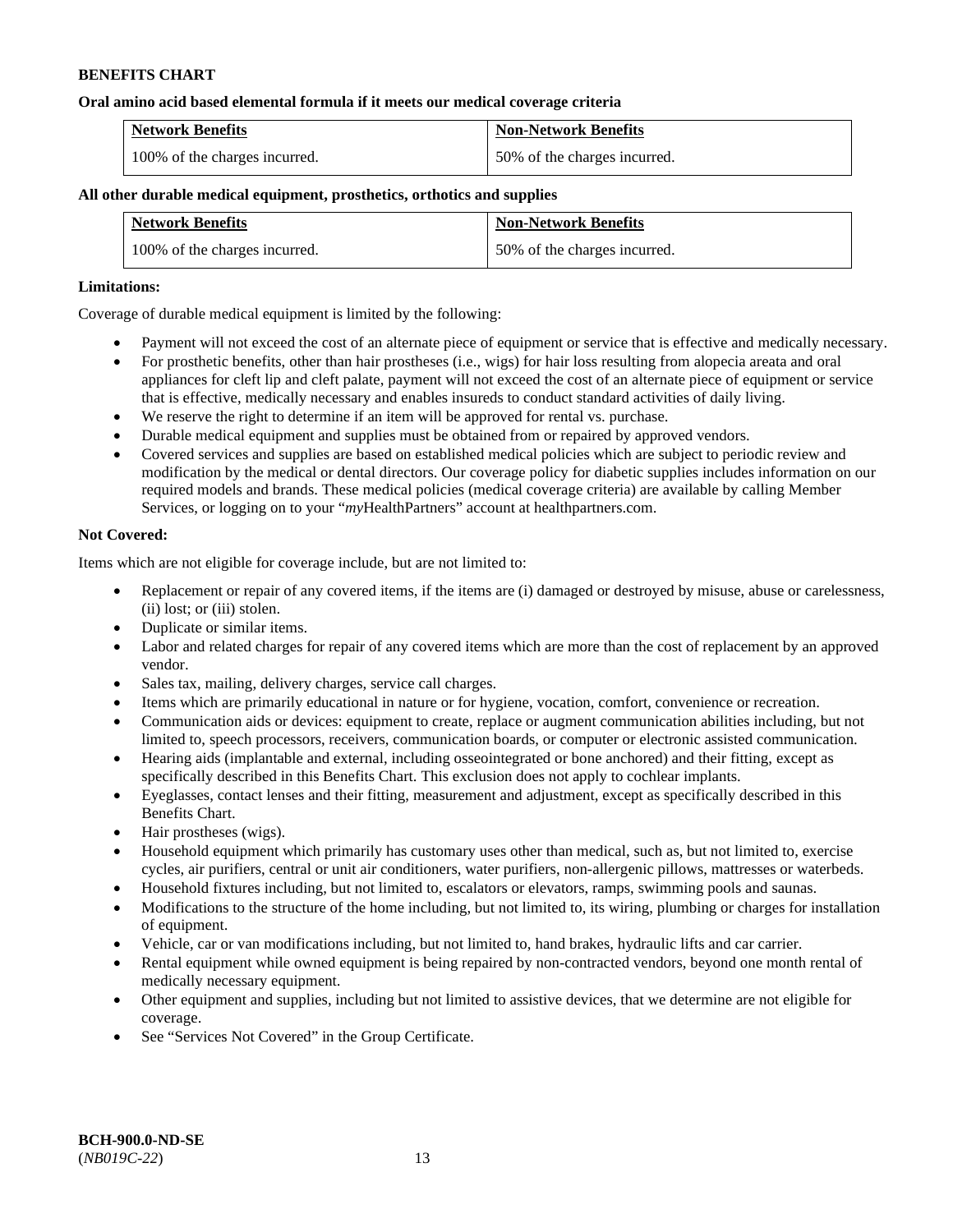# **EMERGENCY AND URGENTLY NEEDED CARE SERVICES**

### **Covered Services:**

We cover services for emergency care and urgently needed care if the services are otherwise eligible for coverage under this Benefits Chart.

**Urgently needed care.** These are services to treat an unforeseen illness or injury, which are required in order to prevent a serious deterioration in your health, and which cannot be delayed until the next available clinic or office hours.

### **Urgently needed care at clinics**

| <b>Network Benefits</b>       | <b>Non-Network Benefits</b> |
|-------------------------------|-----------------------------|
| 100% of the charges incurred. | See Network Benefits.       |

**Emergency Care.** These are services to treat: (1) the sudden, unexpected onset of illness or injury which, if left untreated or unattended until the next available clinic or office hours, would result in hospitalization, or (2) a condition requiring professional health services immediately necessary to preserve life or stabilize health. Emergency care includes emergency services as defined in Division BB, Title I, Section 102 of the Consolidated Appropriations Act of 2021. Emergency care also includes an immediate response service available on a 24-hour, seven-day-a-week basis for each child, or person, having a psychiatric crisis, a mental health crisis, or a mental health emergency.

When reviewing claims for coverage of emergency services, our medical director will take into consideration (1) a reasonable layperson's belief that the circumstances required immediate medical care that could not wait until the next working day or next available clinic appointment; (2) the time of day and day of the week the care was provided; (3) the presenting symptoms including but not limited to severe pain, to ensure that the decision to reimburse the emergency care is not made solely on the basis of the actual diagnosis.

# **Emergency care in a hospital emergency room, including professional services of a physician**

| <b>Network Benefits</b>       | <b>Non-Network Benefits</b> |
|-------------------------------|-----------------------------|
| 100% of the charges incurred. | See Network Benefits.       |

**Inpatient emergency care in a hospital including post-stabilization services as required under the federal No Surprises Act and its implementing regulations**

| <b>Network Benefits</b>       | <b>Non-Network Benefits</b> |
|-------------------------------|-----------------------------|
| 100% of the charges incurred. | See Network Benefits.       |

#### **Not Covered:**

See "Services Not Covered" in the Group Certificate.

# **GENE THERAPY**

### **Covered Services:**

We cover gene therapy treatment that meets our current medical coverage criteria.

| <b>Network Benefits</b>                                                                                                                                                                          | <b>Non-Network Benefits</b> |
|--------------------------------------------------------------------------------------------------------------------------------------------------------------------------------------------------|-----------------------------|
| Coverage level is same as corresponding Network<br>Benefits, depending on type of service provided<br>such as Office Visits for Illness or Injury, Inpatient<br>or Outpatient Hospital Services. | No coverage.                |

#### **Limitations:**

- Gene therapy must be provided by a designated provider.
- Specific types of gene therapy are limited to therapies and conditions specified in our medical coverage criteria.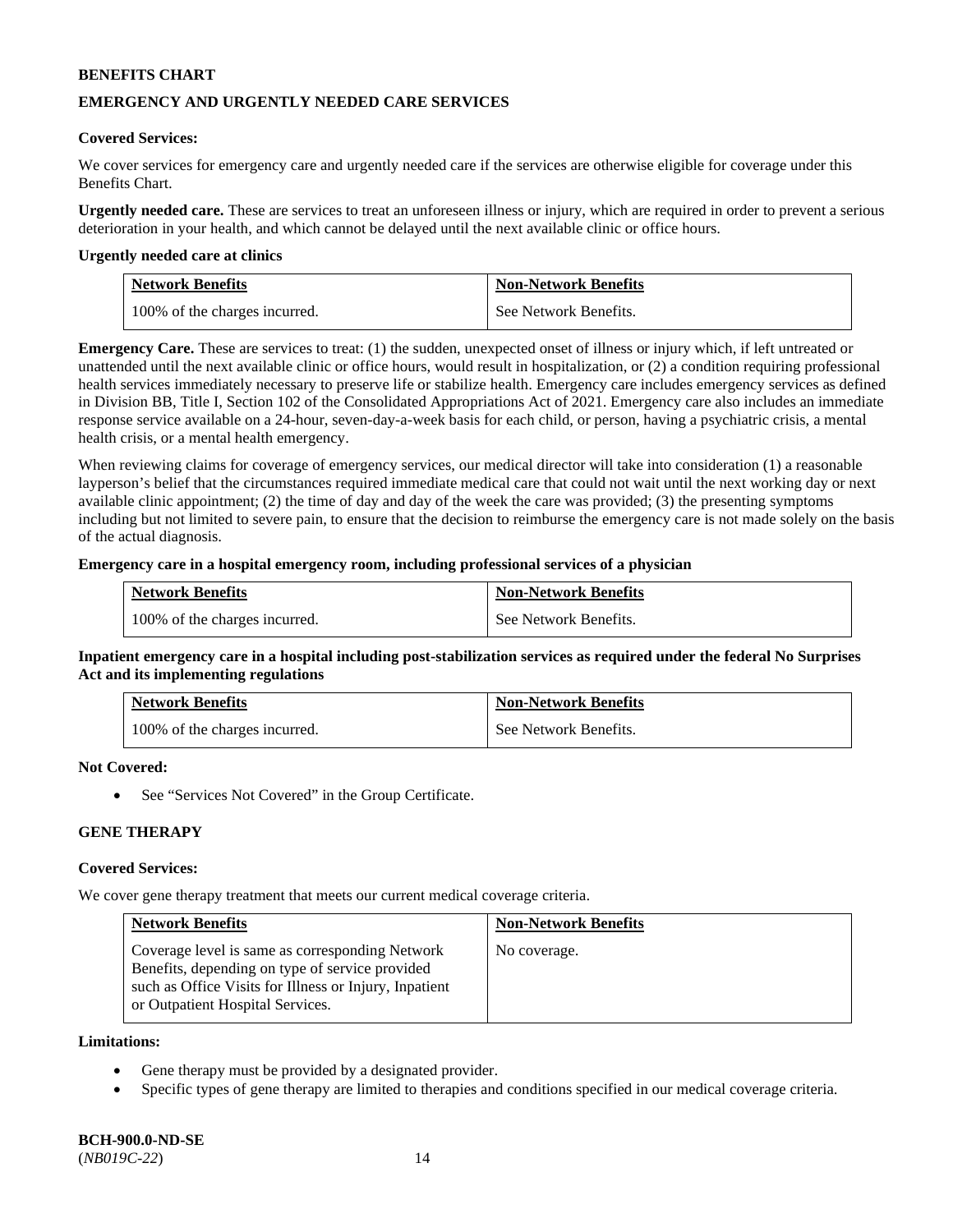# **Not Covered:**

• See "Services Not Covered" in the Group Certificate.

# **HEALTH EDUCATION**

# **Covered Services:**

We cover education for preventive services and education for the management of chronic health problems (such as diabetes). Coverage includes medical nutrition therapy, that is provided by a certified, registered, or licensed health care professional working in a program consistent with the national standards of diabetes self-management education as established by the American Diabetes Association.

| <b>Network Benefits</b>                                     | <b>Non-Network Benefits</b>  |
|-------------------------------------------------------------|------------------------------|
| 100% of the charges incurred.<br>Deductible does not apply. | 50% of the charges incurred. |

# **Not Covered:**

See "Services Not Covered" in the Group Certificate.

# **HOME HEALTH SERVICES**

# **Covered Services:**

We cover skilled nursing services, physical therapy, occupational therapy, speech therapy, respiratory therapy and other therapeutic services, non-routine prenatal and postnatal services, routine postnatal well child visits (as described in the Medical Coverage Criteria), phototherapy services for newborns, home health aide services and other eligible home health services when provided in your home, if you are homebound (i.e., unable to leave home without considerable effort due to a medical condition. Lack of transportation does not constitute homebound status). For phototherapy services for newborns and high risk prenatal services, supplies and equipment are included.

We cover total parenteral nutrition/intravenous ("TPN/IV") therapy, equipment, supplies and drugs in connection with IV therapy. IV line care kits are covered under Durable Medical Equipment.

You do not need to be homebound to receive total parenteral nutrition/intravenous ("TPN/IV") therapy.

We cover palliative care benefits. Palliative care includes symptom management, education and establishing goals of care. We waive the requirement that you be homebound for a limited number of home visits for palliative care (as shown in this Benefits Chart), if you have a life-threatening, non-curable condition which has a prognosis of survival of two years or less. Additional palliative care visits are eligible under the home health services benefit if you are homebound and meet all other requirements defined in this section.

Home health services are eligible and covered only when:

- medically necessary; and
- provided as rehabilitative care, terminal care or maternity care; and
- ordered by a physician, and included in the written home care plan.

# **Physical therapy, occupational therapy, speech therapy, respiratory therapy, home health aide services and palliative**

| care |                               |                              |  |
|------|-------------------------------|------------------------------|--|
|      | <b>Network Benefits</b>       | <b>Non-Network Benefits</b>  |  |
|      | 100% of the charges incurred. | 50% of the charges incurred. |  |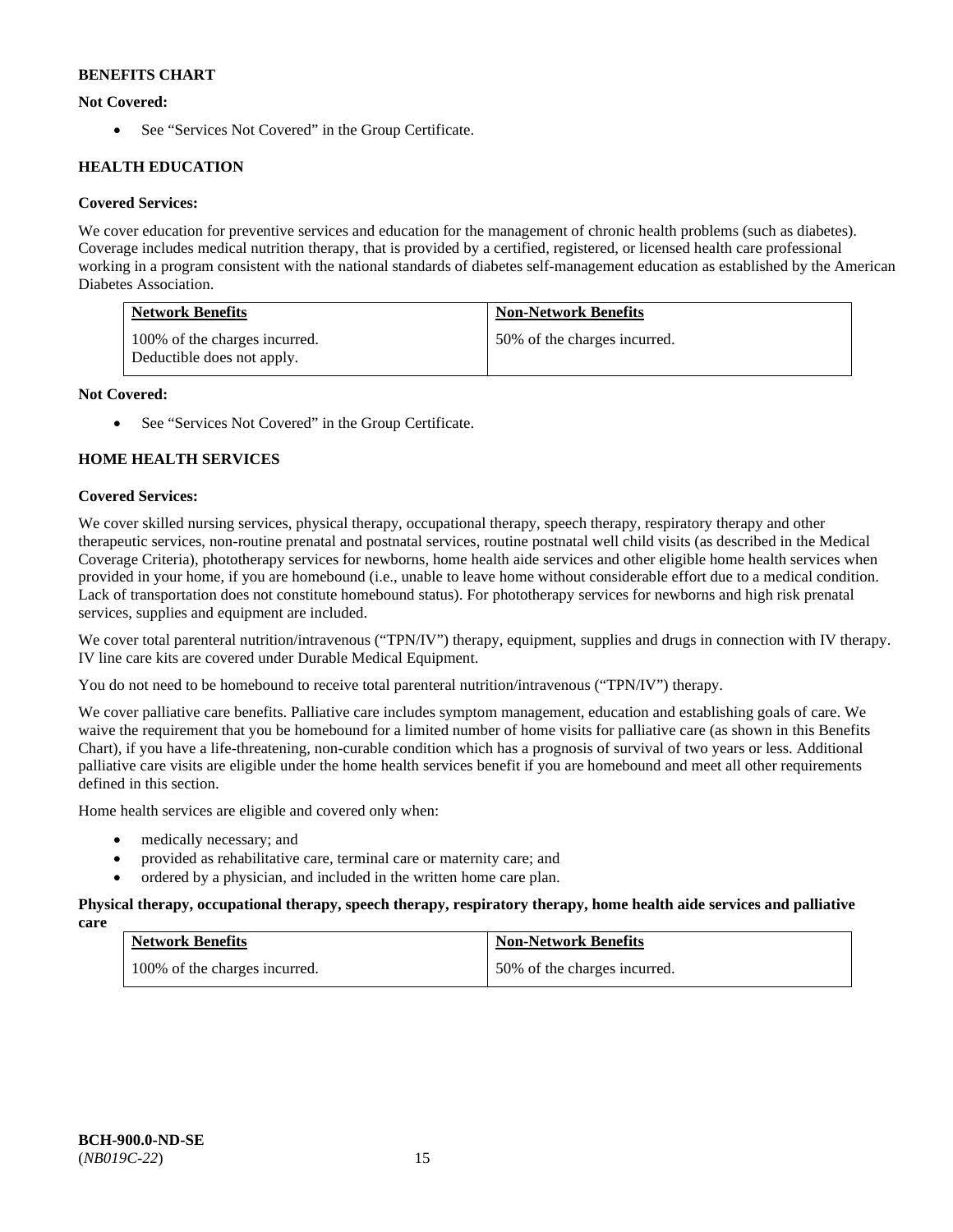### **TPN/IV therapy, skilled nursing services, non-routine prenatal/postnatal services and phototherapy**

| <b>Network Benefits</b>       | <b>Non-Network Benefits</b>  |
|-------------------------------|------------------------------|
| 100% of the charges incurred. | 50% of the charges incurred. |

Each 24-hour visit (or shifts of up to 24-hour visits) equals one visit and counts toward the Maximum visits for all other services shown below. Any visit that lasts less than 24 hours, regardless of the length of the visit, will count as one visit toward the Maximum visits for all other services shown below. All visits must be medically necessary and benefit eligible.

### **Routine postnatal well child visits**

| <b>Network Benefits</b> |                                                             | <b>Non-Network Benefits</b>  |  |
|-------------------------|-------------------------------------------------------------|------------------------------|--|
|                         | 100% of the charges incurred.<br>Deductible does not apply. | 50% of the charges incurred. |  |

### **Maximum visits for palliative care**

If you are eligible to receive palliative care in the home and you are not homebound, there is a maximum of 12 visits per calendar year.

### **Maximum visits for all other services**

All other home health services are limited to 40 visits per calendar year. The routine postnatal well child visit does not count toward the visit limit.

### **Limitations:**

- Home health services are not provided as a substitute for a primary caregiver in the home or as relief (respite) for a primary caregiver in the home. We will not reimburse family members or residents in your home for the above services.
- A service shall not be considered a skilled nursing service merely because it is performed by, or under the direct supervision of, a licensed nurse. Where a service (such as tracheotomy suctioning or ventilator monitoring) or like services, can be safely and effectively performed by a non-medical person (or self-administered), without the direct supervision of a licensed nurse, the service shall not be regarded as a skilled nursing service, whether or not a skilled nurse actually provides the service. The unavailability of a competent person to provide a non-skilled service shall not make it a skilled service when a skilled nurse provides it. Only the skilled nursing component of so-called "blended" services (i.e. services which include skilled and non-skilled components) are covered under this Benefits Chart.

# **Not Covered:**

- Financial or legal counseling services.
- Housekeeping or meal services in your home.
- Private duty nursing services.
- Vocational rehabilitation and recreational or educational therapy. Recreation therapy is therapy provided solely for the purpose of recreation, including but not limited to: (a) requests for physical therapy or occupational therapy to improve athletic ability, and (b) braces or guards to prevent sports injuries.
- See "Services Not Covered" in the Group Certificate.

# **HOME HOSPICE SERVICES**

### **Applicable Definitions:**

**Part-time.** This is up to two hours of service per day, more than two hours is considered continuous care.

**Continuous Care.** This is from two to twelve hours of service per day provided by a registered nurse, licensed practical nurse, or home health aide, during a period of crisis in order to maintain a terminally ill patient at home.

**Appropriate Facility.** This is a nursing home, hospice residence, or other inpatient facility.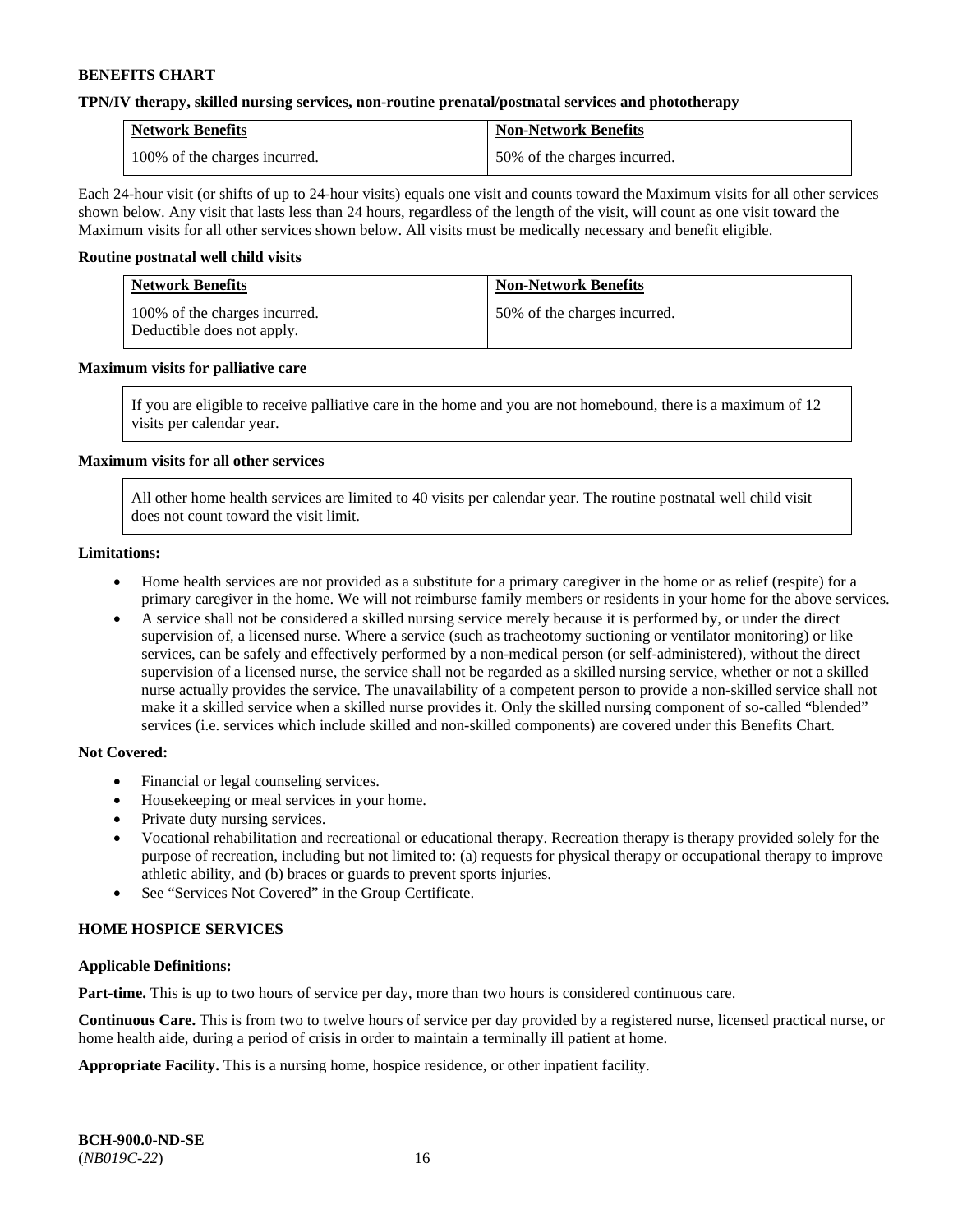**Custodial Care Related to Hospice Services.** This means providing assistance in the activities of daily living and the care needed by a terminally ill patient which can be provided by primary caregiver (i.e., family member or friend) who is responsible for the patient's home care.

# **Covered Services:**

**Home Hospice Program.** We cover the services described below if you are terminally ill and accepted as a home hospice program participant. You must meet the eligibility requirements of the program, and elect to receive services through the home hospice program. The services will be provided in your home, with inpatient care available when medically necessary as described below. If you elect to receive hospice services, you do so in lieu of curative treatment for your terminal illness for the period you are enrolled in the home hospice program.

**Eligibility:** In order to be eligible to be enrolled in the home hospice program, you must: (1) be a terminally ill patient (prognosis of six months or less); (2) have chosen a palliative treatment focus (i.e., emphasizing comfort and supportive services rather than treatment attempting to cure the disease or condition); and (3) continue to meet the terminally ill prognosis as reviewed by our medical director or his or her designee over the course of care. You may withdraw from the home hospice program at any time.

**Eligible Services:** Hospice services include the following services provided in accordance with an approved hospice treatment plan.

- Home Health Services:
	- o Part-time care provided in your home by an interdisciplinary hospice team (which may include a physician, nurse, social worker, and spiritual counselor) and medically necessary home health services are covered.
	- o One or more periods of continuous care in your home or in a setting which provides day care for pain or symptom management, when medically necessary, will be covered.
	- Inpatient Services: We cover medically necessary inpatient services.
- Other Services:
	- o Respite care is covered for care in your home or in an appropriate facility, to give your primary caregivers (i.e., family members or friends) rest and/or relief when necessary in order to maintain a terminally ill patient at home.
	- o Medically necessary medications for pain and symptom management.
	- o Semi-electric hospital beds and other durable medical equipment are covered.
	- o Emergency and non-emergency care is covered.

| <b>Network Benefits</b>       | <b>Non-Network Benefits</b>  |
|-------------------------------|------------------------------|
| 100% of the charges incurred. | 50% of the charges incurred. |

Respite care is limited to five days per episode and respite care and continuous care combined are limited to 30 days.

# **Not Covered:**

- Financial or legal counseling services.
- Housekeeping or meal services in your home.
- Custodial or maintenance care related to hospice services, whether provided in the home or in a nursing home.
- Any service not specifically described as covered services under this home hospice services benefits.
- Any services provided by members of your family or residents in your home.
- See "Services Not Covered" in the Group Certificate.

# **HOSPITAL AND SKILLED NURSING FACILITY SERVICES**

#### **Covered Services:**

We cover services as described below.

# **Medical or surgical hospital services**

**Inpatient hospital services:** We cover the following medical or surgical services, for the treatment of acute illness or injury, which require the level of care only provided in an acute care facility. These services must be authorized by a physician.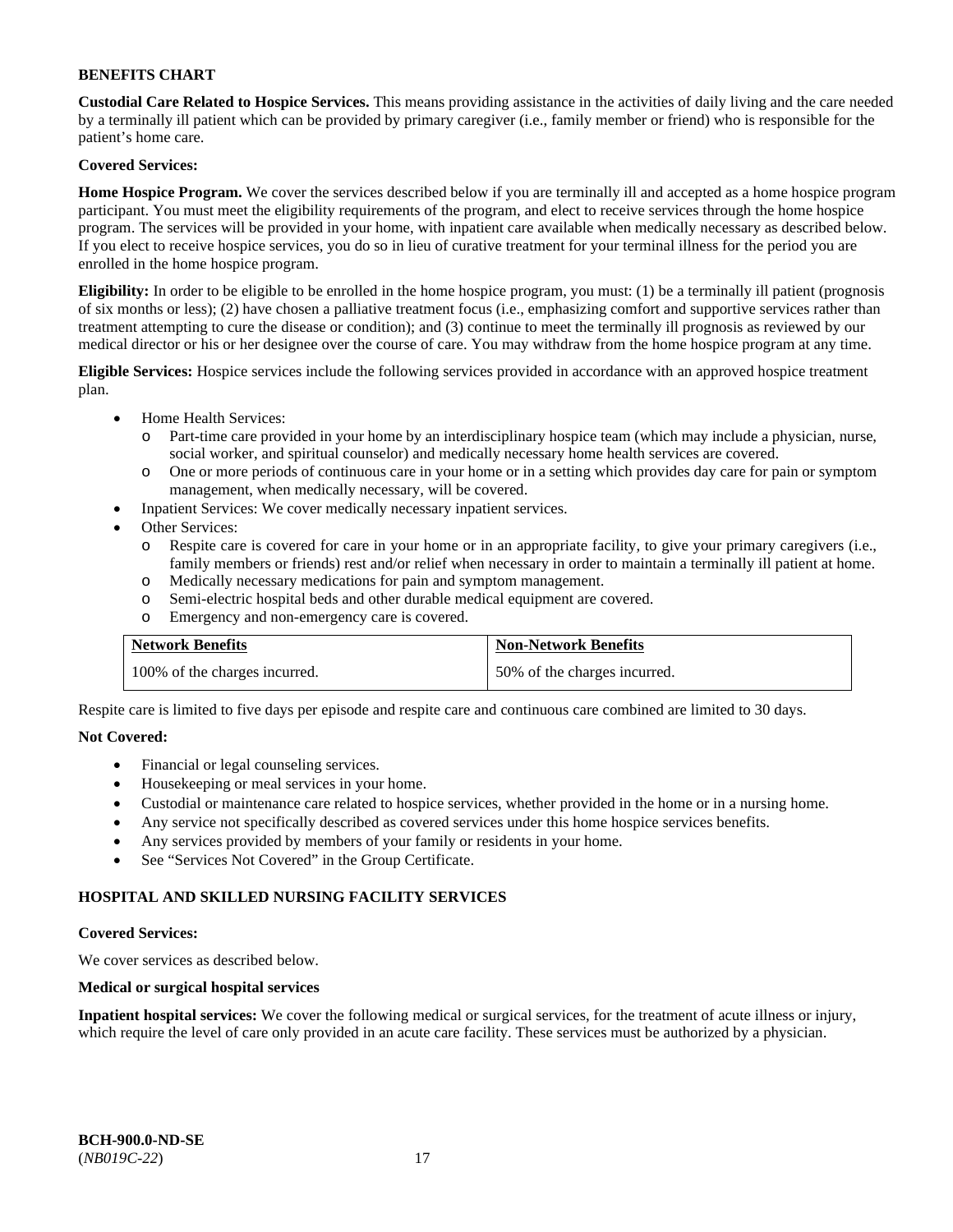Inpatient hospital services include: room and board; the use of operating or maternity delivery rooms; intensive care facilities; newborn nursery facilities; general nursing care, anesthesia, laboratory and diagnostic imaging services, reconstructive surgery, radiation therapy, physical therapy, prescription drugs or other medications administered during treatment, blood and blood products (unless replaced), and blood derivatives, and other diagnostic or treatment related hospital services; physician and other professional medical and surgical services provided while in the hospital, including gender confirmation surgery that meets medical coverage criteria.

Services for items for personal convenience, such as television rental, are not covered.

Group health plans and health insurance issuers generally may not, under Federal law, restrict benefits for any hospital length of stay in connection with childbirth for the mother of newborn child to less than 48 hours following a vaginal delivery, or less than 96 hours following a caesarean section. However, Federal law generally does not prohibit the mother's or newborn's attending provider, after consulting with the mother, from discharging the mother or her newborn earlier than 48 hours (or 96 hours as applicable). In any case plans and issuers may not, under Federal law, require that a provider obtain authorization from the plan or the insurance issuer for prescribing a length of stay not in excess of 48 hours (or 96 hours).

| <b>Network Benefits</b>       | <b>Non-Network Benefits</b>  |
|-------------------------------|------------------------------|
| 100% of the charges incurred. | 50% of the charges incurred. |

Each insured's admission or confinement, including that of a newborn child, is separate and distinct from the admission or confinement of any other insured.

**Outpatient hospital, ambulatory care or surgical facility services:** We cover the following medical and surgical services, for diagnosis or treatment of illness or injury on an outpatient basis. These services must be authorized by a physician.

Outpatient services include: use of operating rooms, maternity delivery rooms or other outpatient departments, rooms or facilities; and the following outpatient services: general nursing care, anesthesia, laboratory and diagnostic imaging services, reconstructive surgery, radiation therapy, physical therapy, drugs administered during treatment, blood and blood products (unless replaced), and blood derivatives, and other diagnostic or treatment related outpatient services; physician and other professional medical and surgical services provided while an outpatient, including gender confirmation surgery that meets medical coverage criteria.

For Network Benefits, non-emergent, scheduled outpatient Magnetic Resonance Imaging (MRI) and Computed Tomography (CT) must be provided at a designated facility. Your physician or facility will obtain or verify prior authorization for these services, as needed.

| <b>Network Benefits</b>       | <b>Non-Network Benefits</b>  |
|-------------------------------|------------------------------|
| 100% of the charges incurred. | 50% of the charges incurred. |

To see the benefit level for diagnostic imaging services, laboratory services and physical therapy, see the benefits under Diagnostic Imaging Services, Laboratory Services and Physical Therapy in this Benefits Chart.

**Skilled nursing facility care:** We cover room and board, daily skilled nursing and related ancillary services for post-acute treatment and rehabilitative care of illness or injury, that meets medical coverage criteria.

| <b>Network Benefits</b>                      | <b>Non-Network Benefits</b>                  |
|----------------------------------------------|----------------------------------------------|
| 100% of the charges incurred.                | 50% of the charges incurred.                 |
| Limited to 30 day maximum per calendar year. | Limited to 30 day maximum per calendar year. |

Each day of services provided under the Network Benefits and Non-Network Benefits, combined, counts toward the maximums shown above.

# **Not Covered:**

- Services for items for personal convenience, such as television rental, are not covered.
- See "Services Not Covered" in the Group Certificate.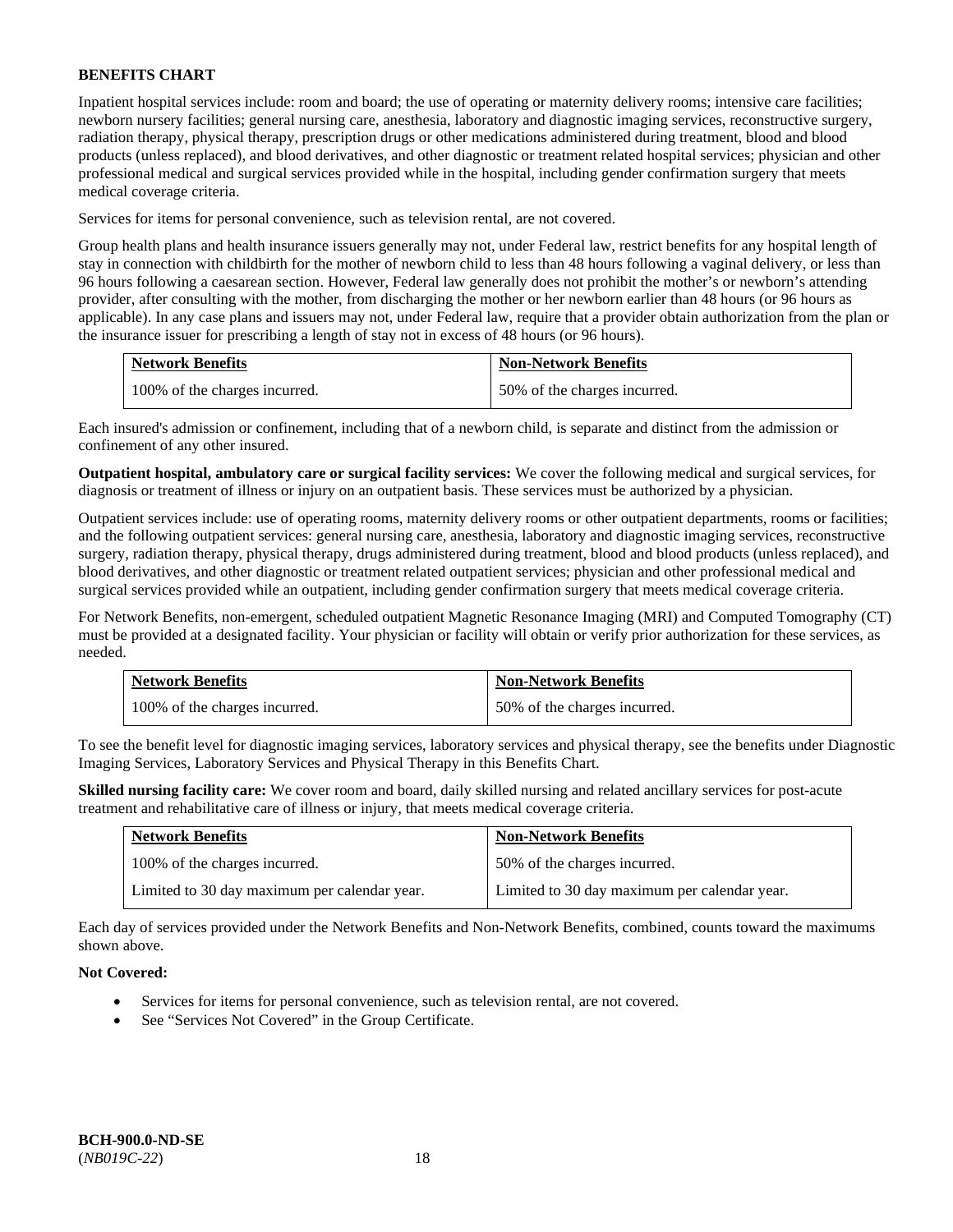# **INFERTILITY DIAGNOSIS**

### **Covered Services:**

We cover the diagnosis of infertility. These services include diagnostic procedures and tests provided in connection with an infertility evaluation, office visits and consultations to diagnose infertility.

| <b>Network Benefits</b>       | <b>Non-Network Benefits</b>  |
|-------------------------------|------------------------------|
| 100% of the charges incurred. | 50% of the charges incurred. |

Coverage is limited to office visits and consultations to diagnose infertility. Treatment is not covered.

### **Not Covered:**

- Infertility/fertility treatment, including but not limited to, office visits, laboratory services, diagnostic imaging services and fertility drugs, reversal of sterilization, and sperm, ova or embryo acquisition, retrieval or storage; however, we do cover office visits and consultations to diagnose infertility.
- Services related to the establishment of surrogate pregnancy and fees for a surrogate. However, pregnancy and maternity services are covered for an insured under this Benefits Chart, including a surrogate pregnancy.
- See "Services Not Covered" in the Group Certificate.

### **LABORATORY SERVICES**

### **Covered Services:**

We cover laboratory tests when ordered by a provider and provided in a clinic or outpatient hospital facility. To see the benefit level for inpatient hospital or skilled nursing facility services, see benefits under "Inpatient Hospital and Skilled Nursing Facility Services" in this Benefits Chart.

#### **Prostate-specific antigen (PSA) testing**

| <b>Network Benefits</b>       | <b>Non-Network Benefits</b>  |
|-------------------------------|------------------------------|
| 100% of the charges incurred. | 50% of the charges incurred. |

#### **All other laboratory services**

#### **Services for illness or injury**

| <b>Network Benefits</b>       | <b>Non-Network Benefits</b>  |
|-------------------------------|------------------------------|
| 100% of the charges incurred. | 50% of the charges incurred. |

#### **Preventive services**

Laboratory services associated with preventive services are covered at the benefit level shown in the "Preventive Services" section of this Benefits Chart.

#### **Not Covered:**

• See "Services Not Covered" in the Group Certificate.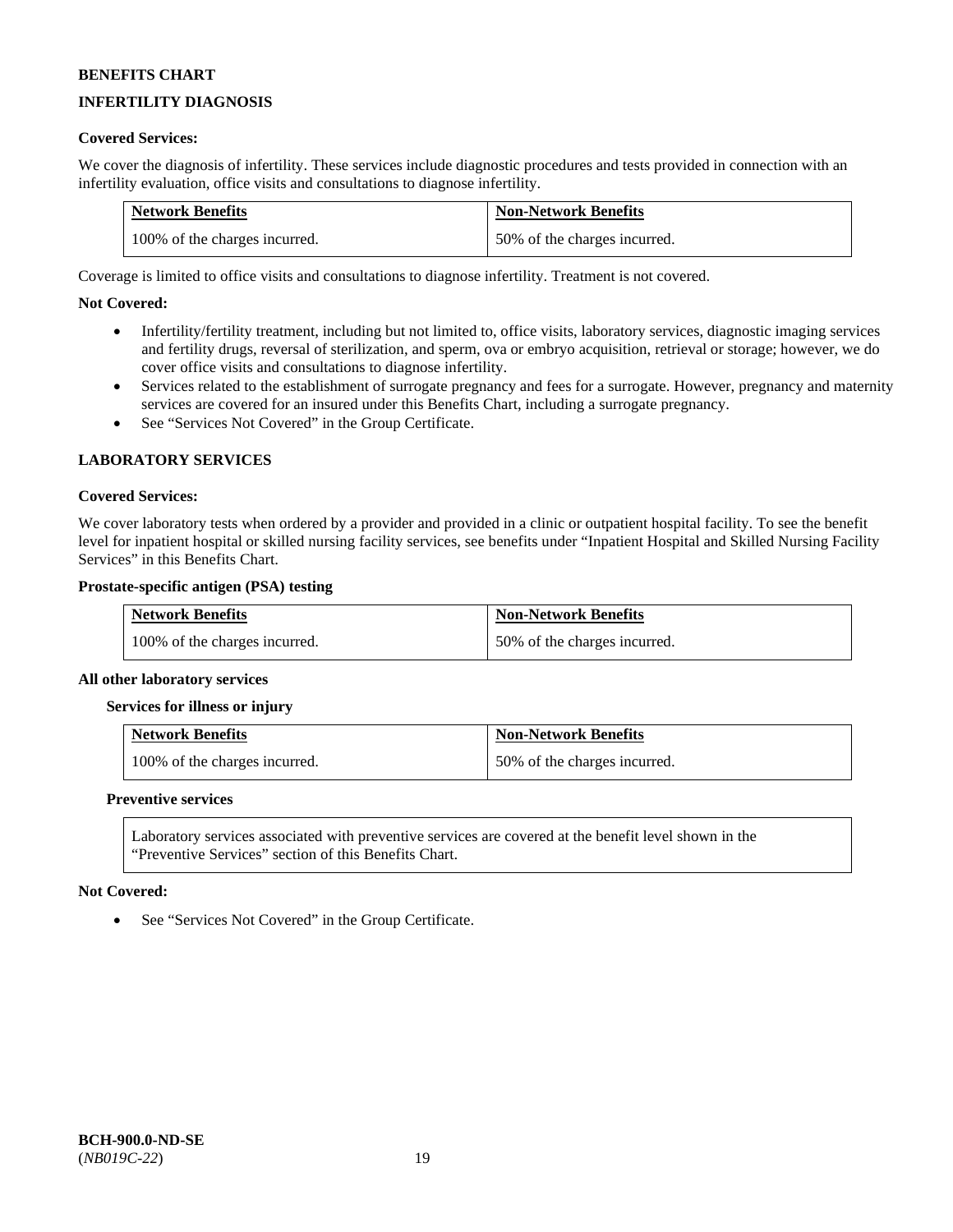# **MASTECTOMY RECONSTRUCTION BENEFIT**

# **Covered Services:**

We cover reconstruction of the breast on which the mastectomy has been performed; surgery and reconstruction of the other breast to produce symmetrical appearance, and prostheses and physical complications of all stages of mastectomy, including lymphedemas.

| <b>Network Benefits</b>                                | <b>Non-Network Benefits</b>                            |
|--------------------------------------------------------|--------------------------------------------------------|
| Coverage level is same as corresponding Network        | Coverage level is same as corresponding Non-           |
| Benefits, depending on type of service provided,       | Network Benefits, depending on type of service         |
| such as Office Visits for Illness or Injury, Inpatient | provided, such as Office Visits for Illness or Injury, |
| or Outpatient Hospital Services.                       | Inpatient or Outpatient Hospital Services.             |

### **Not Covered:**

• See "Services Not Covered" in the Group Certificate.

# **MEDICATION THERAPY DISEASE MANAGEMENT PROGRAM**

### **Covered Services:**

If you meet our criteria for coverage, you may qualify for our Medication Therapy Disease Management program.

The program covers consultations with a designated pharmacist.

Covered services are based on established medical policies, which are subject to periodic review and modification by the medical directors. These medical policies (medical coverage criteria) are available online by logging on to your "*my*HealthPartners" account a[t healthpartners.com](http://www.healthpartners.com/) or by calling Member Services.

| <b>Network Benefits</b>                                     | <b>Non-Network Benefits</b> |
|-------------------------------------------------------------|-----------------------------|
| 100% of the charges incurred.<br>Deductible does not apply. | No coverage.                |

#### **Not Covered:**

See "Services Not Covered" in the Group Certificate.

# **OFFICE VISITS FOR ILLNESS OR INJURY**

#### **Covered Services:**

We cover the following when medically necessary: professional medical and surgical services and related supplies, including biofeedback, of physicians and other health care providers; blood and blood products (unless replaced) and blood derivatives.

We cover diagnosis and treatment of illness or injury to the eyes. Where contact or eyeglass lenses are prescribed as medically necessary for the post-operative treatment of cataracts or for the treatment of aphakia, acute or chronic corneal pathology, or keratoconus, we cover the initial evaluation, lenses and fitting. Insureds must pay for lens replacement beyond the initial pair.

Services received via video, e-visit or telephone are covered under the "Telehealth/Telemedicine Services" section.

#### **Office visits**

| <b>Network Benefits</b>       | <b>Non-Network Benefits</b>  |
|-------------------------------|------------------------------|
| 100% of the charges incurred. | 50% of the charges incurred. |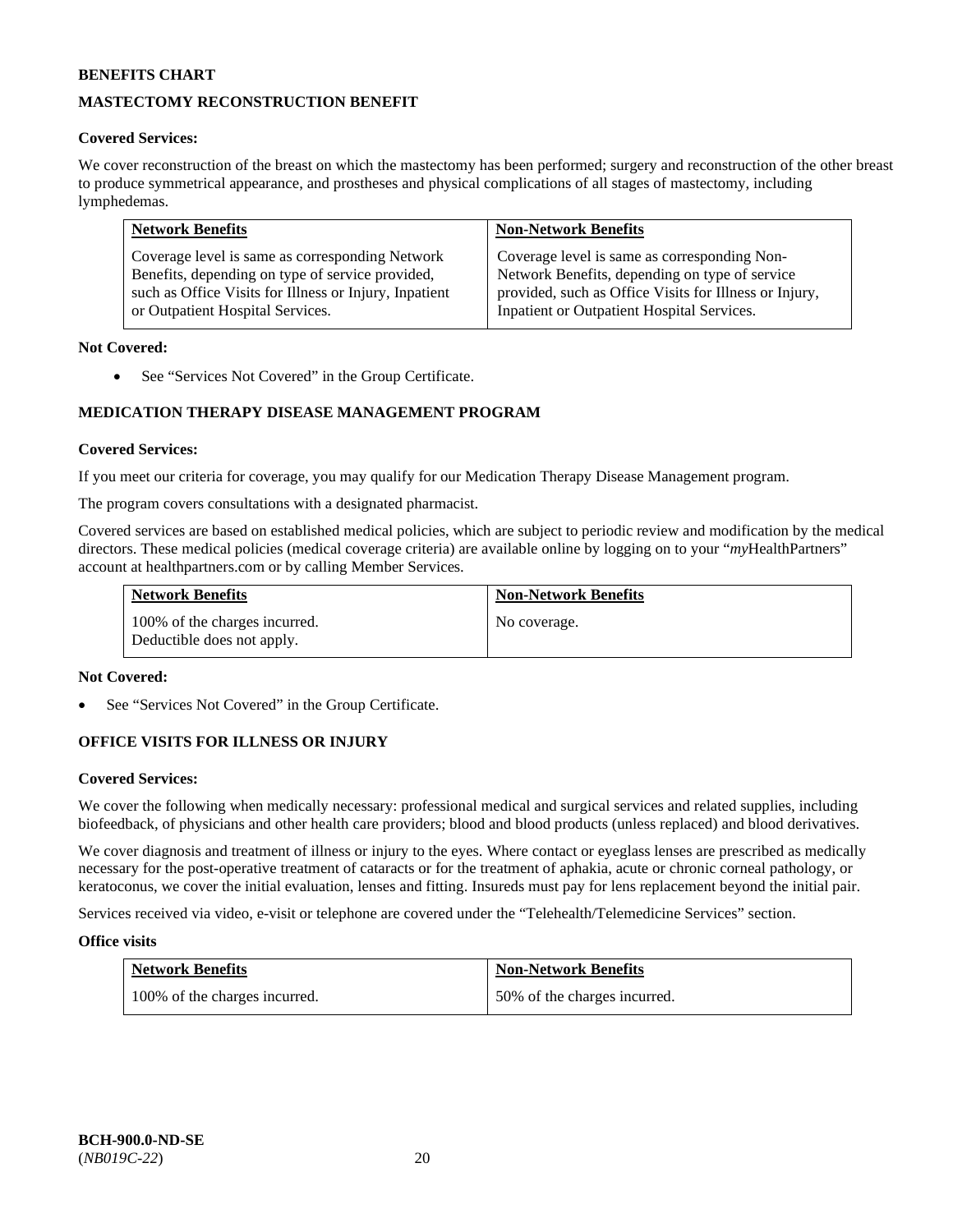#### **Convenience clinics**

| <b>Network Benefits</b>       | <b>Non-Network Benefits</b>  |
|-------------------------------|------------------------------|
| 100% of the charges incurred. | 50% of the charges incurred. |

**Injections administered in a physician's office, other than immunizations** 

### **Allergy injections**

| <b>Network Benefits</b>       | <b>Non-Network Benefits</b>  |
|-------------------------------|------------------------------|
| 100% of the charges incurred. | 50% of the charges incurred. |

### **All other injections**

| <b>Network Benefits</b>       | <b>Non-Network Benefits</b>  |
|-------------------------------|------------------------------|
| 100% of the charges incurred. | 50% of the charges incurred. |

### **Not Covered:**

- Court ordered treatment.
- See "Services Not Covered" in the Group Certificate.

# **PEDIATRIC EYEWEAR**

# **Covered Services:**

We cover pediatric eyewear for children.

Routine eye exams are covered under the "Preventive Services" section.

| <b>Network Benefits</b>       | <b>Non-Network Benefits</b> |
|-------------------------------|-----------------------------|
| 100% of the charges incurred. | No coverage.                |

#### **Limitations:**

- Coverage under this provision will continue until the end of the month in which the child turns age 19.
- Limited to one of the following per calendar year:
	- o one pair of eyeglasses including one set of prescription lenses, frames from our designated eyewear collection, and anti-scratch coating; or
	- o one pair of non-disposable contact lenses; or<br>a one-vear supply of disposable contact lense
	- a one-year supply of disposable contact lenses.
- Contact lens fittings are limited to two per calendar year.

# **Not Covered:**

- Frames that are not included in our designated eyewear collection. However, one pair of lenses will be covered if an insured
- chooses frames outside our designated eyewear collection.
- More than one pair of lenses or frames or non-disposable contacts per calendar year, regardless of the reason. This includes replacement of eyeglasses or contact lenses due to loss, breakage, theft, or change in prescription.
- Safety glasses or goggles for sports or vocational reasons.
- Upgrades including, but not limited to, UV protection and no-line multifocal lenses.
- See "Services Not Covered" in the Group Certificate.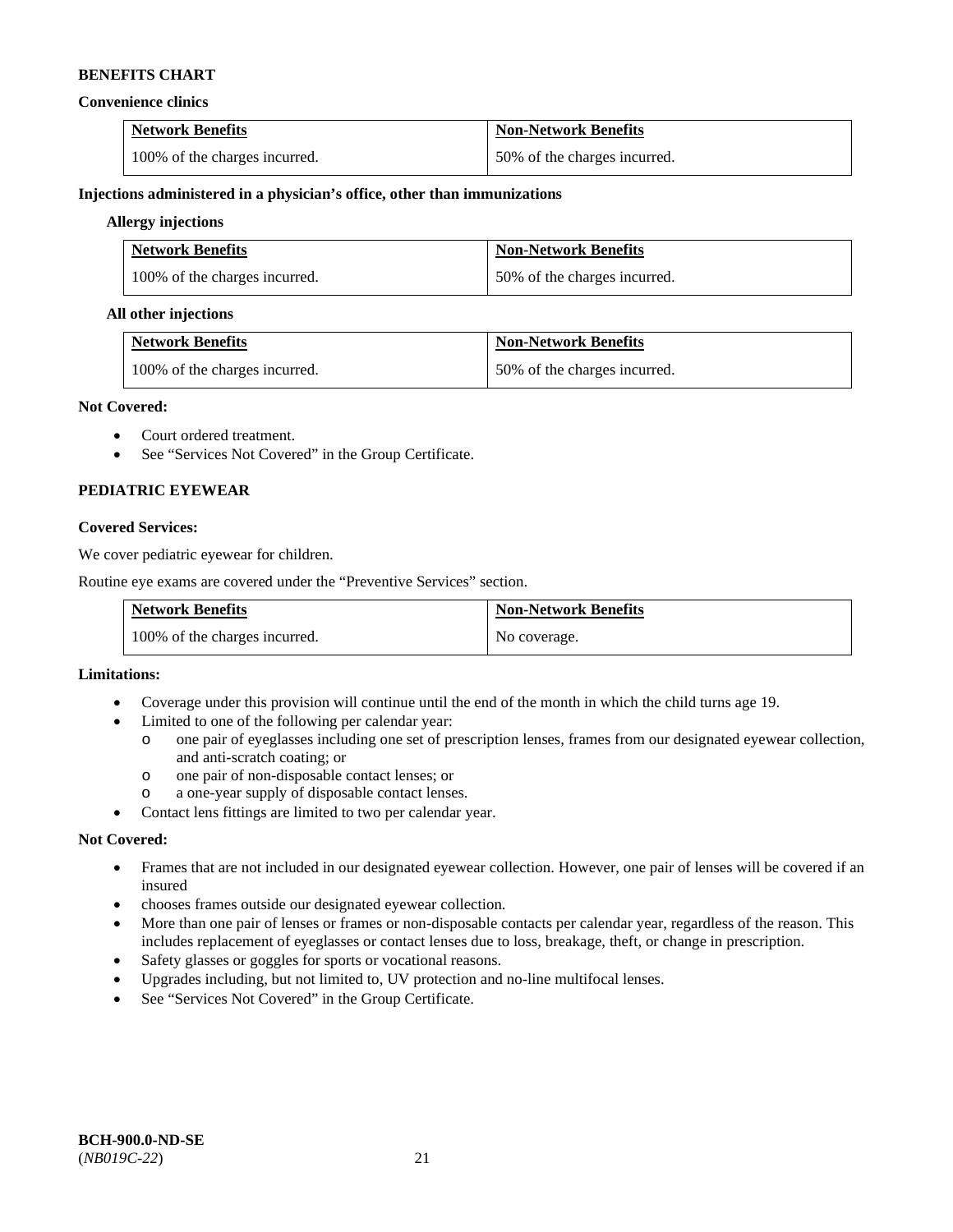# **PHYSICAL THERAPY, OCCUPATIONAL THERAPY AND SPEECH THERAPY**

### **Covered Services:**

We cover the following physical therapy, occupational therapy and speech therapy services:

- Medically necessary rehabilitative care to correct the effects of illness or injury.
- Habilitative care rendered for congenital, developmental or medical conditions which have significantly limited the successful initiation of normal speech and normal motor development.

Massage therapy which is performed in conjunction with other treatment/modalities by a physical or occupational therapist, is part of a prescribed treatment plan and is not billed separately is covered.

We cover services provided in a clinic. We also cover physical therapy provided in an outpatient hospital facility. To see the benefit level for inpatient hospital or skilled nursing facility services, see benefits under "Inpatient Hospital and Skilled Nursing Facility Services."

#### **Rehabilitative care**

| <b>Network Benefits</b>       | <b>Non-Network Benefits</b>  |
|-------------------------------|------------------------------|
| 100% of the charges incurred. | 50% of the charges incurred. |

#### **Maximum Visits**

- Physical Therapy is limited to 30 visits per calendar year.
- Occupational Therapy is limited to 30 visits per calendar year.
- Speech Therapy is limited to 30 visits per calendar year.

### **Habilitative care**

| <b>Network Benefits</b>       | <b>Non-Network Benefits</b>  |
|-------------------------------|------------------------------|
| 100% of the charges incurred. | 50% of the charges incurred. |

#### **Maximum Visits**

- Physical Therapy is limited to 30 visits per calendar year.
- Occupational Therapy is limited to 30 visits per calendar year.
- Speech Therapy is limited to 30 visits per calendar year.

#### **Not Covered:**

- Massage therapy for the purpose of comfort or convenience of the insured.
- See "Services Not Covered" in the Group Certificate.

# **PRE-DIABETES DISEASE MANAGEMENT PROGRAM**

#### **Covered Services:**

If you meet our criteria for coverage, you may qualify for the Pre-diabetes Disease Management Program through Omada Health. The program covers group health coaching which focuses on weight loss, exercise, behavior modification and health education at select locations determined by the plan.

| <b>Network Benefits</b>                                     | <b>Non-Network Benefits</b> |
|-------------------------------------------------------------|-----------------------------|
| 100% of the charges incurred.<br>Deductible does not apply. | Not applicable.             |

# **Not Covered:**

See "Services Not Covered" in the Group Certificate.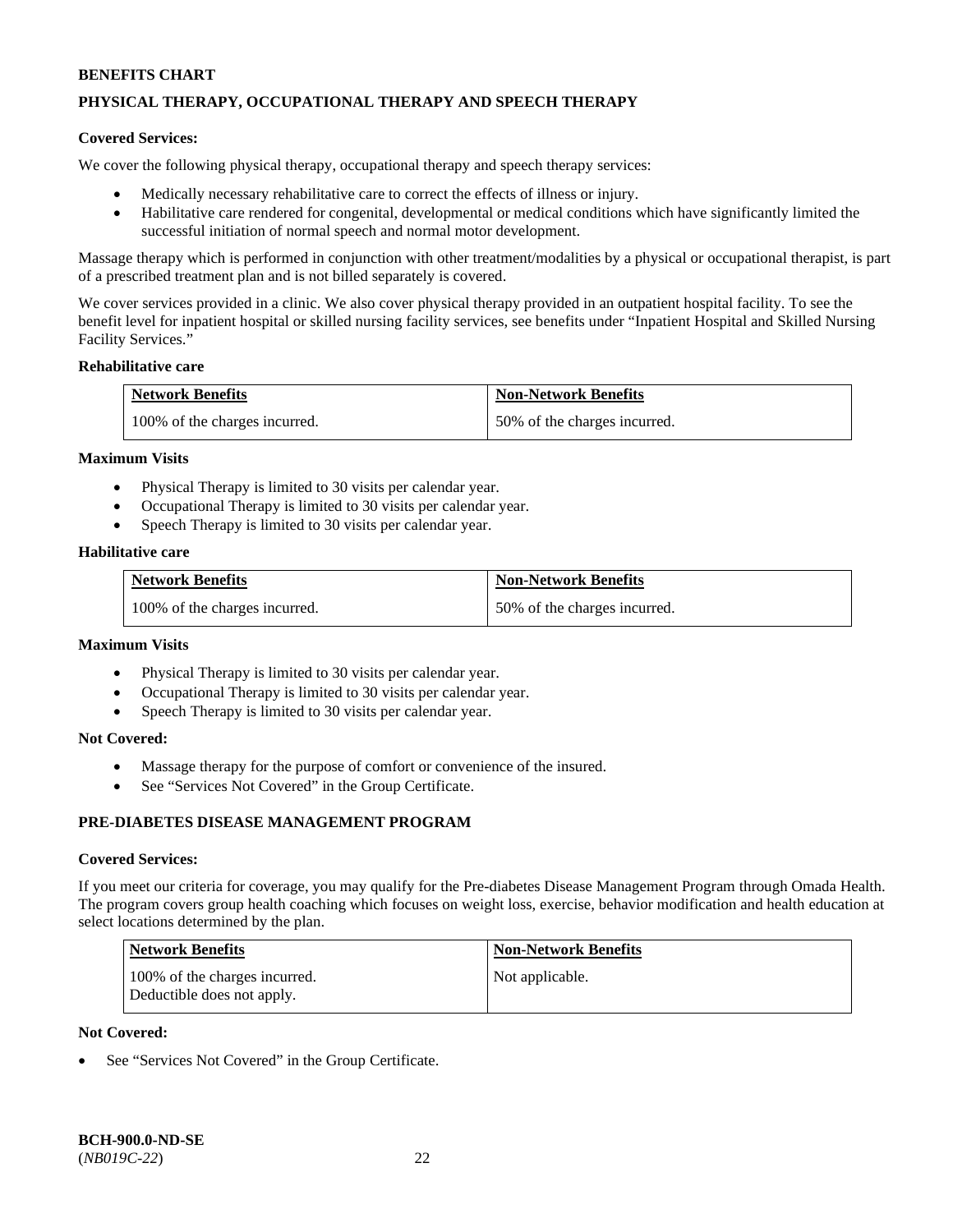# **PRESCRIPTION DRUG SERVICES**

# **Covered Services:**

We cover prescription drugs and medications, which can be self-administered or are administered in a physician's office. We cover off-label use of formulary drugs to treat cancer if the drug is recognized for the treatment of cancer in an authoritative compendia used by the Medicare program and when an appropriate level of evidence or medical necessity is met.

### **For Network benefits, drugs and medications must be obtained at a Network Pharmacy.**

**If a copayment is required, you must pay one copayment for each 31-day supply, or portion thereof unless otherwise indicated below.** 

# **Outpatient drugs (except as specified below)**

| <b>Network Benefits</b>                                                                                                                                      | <b>Non-Network Benefits</b>  |
|--------------------------------------------------------------------------------------------------------------------------------------------------------------|------------------------------|
| 100% of the charges incurred, for formulary drugs.<br>Deductible applies.                                                                                    | 50% of the charges incurred. |
| Formulary insulin is considered preventive and is<br>not subject to your deductible. In no event will your<br>cost for a formulary insulin drug exceed \$25. |                              |
| Non-formulary drugs are covered at 80% of the<br>charges incurred.<br>Deductible applies.                                                                    |                              |

### **Mail order drugs**

| <b>Network Benefits</b>                                                                                                                                                          | <b>Non-Network Benefits</b>                                                       |
|----------------------------------------------------------------------------------------------------------------------------------------------------------------------------------|-----------------------------------------------------------------------------------|
| For your convenience, you may also get up to a 93-<br>day supply of outpatient prescription drugs that can<br>be self-administered through the designated mail<br>order service. | Mail order drugs are only available through the<br>designated mail order service. |
| Specialty Drugs are not available through the mail<br>order service.                                                                                                             |                                                                                   |

# **Specialty drugs that are self-administered**

| <b>Network Benefits</b>       | <b>Non-Network Benefits</b> |
|-------------------------------|-----------------------------|
| 100% of the charges incurred. | No coverage.                |

For Network Benefits, Specialty Drugs are limited to drugs on the specialty drug list and must be obtained from a designated vendor.

# **Drugs for the treatment of growth deficiency**

| <b>Network Benefits</b>       | <b>Non-Network Benefits</b>  |
|-------------------------------|------------------------------|
| 100% of the charges incurred. | 50% of the charges incurred. |

For Network Benefits, Growth Deficiency Drugs are limited to drugs on the specialty drug list and must be obtained from a designated vendor.

#### **Tobacco cessation drugs are covered for all FDA-approved tobacco cessation drugs (including over-the-counter drugs) for a minimum of 90 days**

| <b>Network Benefits</b>                                     | <b>Non-Network Benefits</b>  |
|-------------------------------------------------------------|------------------------------|
| 100% of the charges incurred.<br>Deductible does not apply. | 50% of the charges incurred. |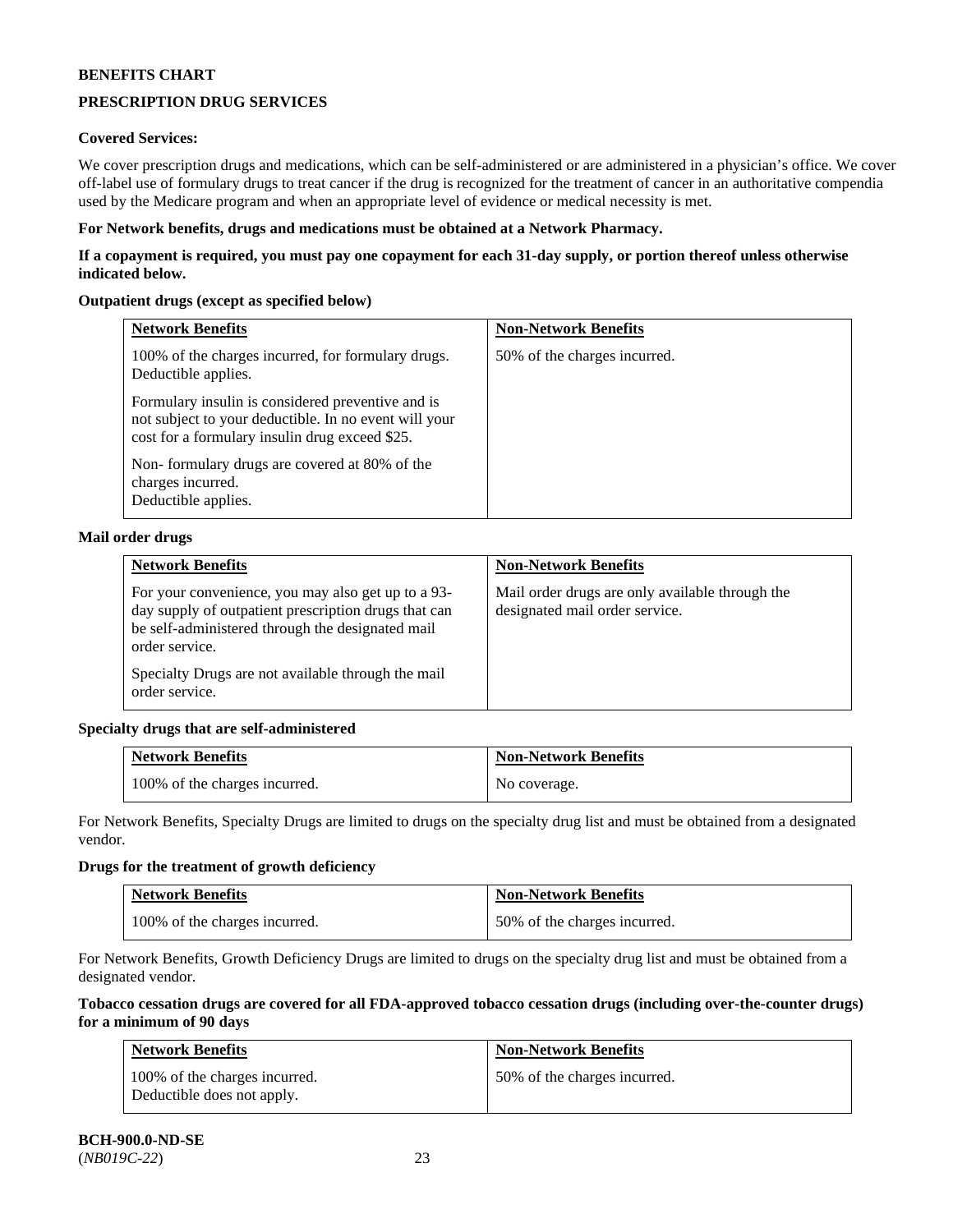#### **Contraceptive drugs**

| <b>Network Benefits</b>                                                                                                                                            | <b>Non-Network Benefits</b>  |
|--------------------------------------------------------------------------------------------------------------------------------------------------------------------|------------------------------|
| 100% of the charges incurred for formulary drugs.<br>Deductible does not apply.                                                                                    | 50% of the charges incurred. |
| If a physician requests that a non-formulary<br>contraceptive drug be dispensed as written, the drug<br>will be covered at 100%, not subject to the<br>deductible. |                              |

**ACA preventive medications.** We cover preventive medications currently recommended by USPSTF with an A or B rating if they are prescribed by your medical provider and they are listed on our Commercial ACA Preventive Drug List. Preventive medications are subject to periodic review and modification. Changes would be effective in accordance with the federal rules and reflected in our current medical coverage criteria for preventive care services.

| <b>Network Benefits</b>                                     | <b>Non-Network Benefits</b>  |
|-------------------------------------------------------------|------------------------------|
| 100% of the charges incurred.<br>Deductible does not apply. | 50% of the charges incurred. |

### **Limitations:**

- Certain drugs may require prior authorization as indicated on the formulary. HealthPartners may require prior authorization for the drug and also the site where the drug will be provided. Certain drugs are subject to our utilization review process and quantity limits as indicated on our formulary.
- Certain non-formulary drugs require prior authorization. In addition, certain drugs may be subject to any quantity limits applied as part of our trial program. The trial drug program applies to new prescriptions for certain drugs which have high toxicity, low tolerance, high costs and/or high potential for waste. Trial drugs are indicated on the formulary and/or the Specialty Drug List. Your first fill of a trial drug may be limited to less than a month supply. If the drug is well tolerated and effective, you will receive the remainder of your first month supply.
- If an insured requests a brand name drug when there is a generic equivalent, the brand name drug will be covered up to the charge that would apply to the generic drug, minus any required copayment. If a physician requests that a brand name drug be dispensed as written, the drug will be paid at the non-formulary benefit.
- We may require insureds to try over-the-counter (OTC) drug alternatives before approving more costly formulary prescription drugs.
- Unless otherwise specified in the Prescription Drug Services section, you may receive up to a 31-day supply per prescription.
- New prescriptions to treat certain chronic conditions are limited to a 31-day supply.
- No more than a 31-day supply of Specialty Drugs will be covered and dispensed at a time unless it is a manufacturer supplied drug that cannot be split that supplies the insured with more than a 31 day supply.

# **Not Covered:**

- Replacement of prescription drugs, medications, equipment and supplies due to loss, damage or theft.
- Nonprescription (over the counter) drugs or medications, including, but not limited to, vitamins, supplements, homeopathic remedies, and non-FDA approved drugs, unless listed on the formulary and prescribed by a physician or legally authorized health care provider under applicable state and federal law. In addition, if the Insured obtains a prescription, this exclusion does not include aspirin to prevent cardiovascular disease for men and women of certain ages; folic acid supplements for women who may become pregnant; fluoride chemoprevention supplements for children without fluoride in their water source; and iron supplements for children age 6-12 months who are at risk for anemia.
- All drugs used for the treatment of sexual dysfunction.
- Fertility drugs.
- Medical cannabis.
- Drugs on the Excluded Drug List. The Excluded Drug List includes select drugs within a therapy class that are not eligible for coverage. This includes drugs that may be excluded for certain indications. The Excluded Drug List is available at [healthpartners.com.](http://www.healthpartners.com/)
- Drugs that are newly approved by the FDA until they are reviewed and approved by HealthPartners Pharmacy and Therapeutics Committee.

**BCH-900.0-ND-SE** (*NB019C-22*) 24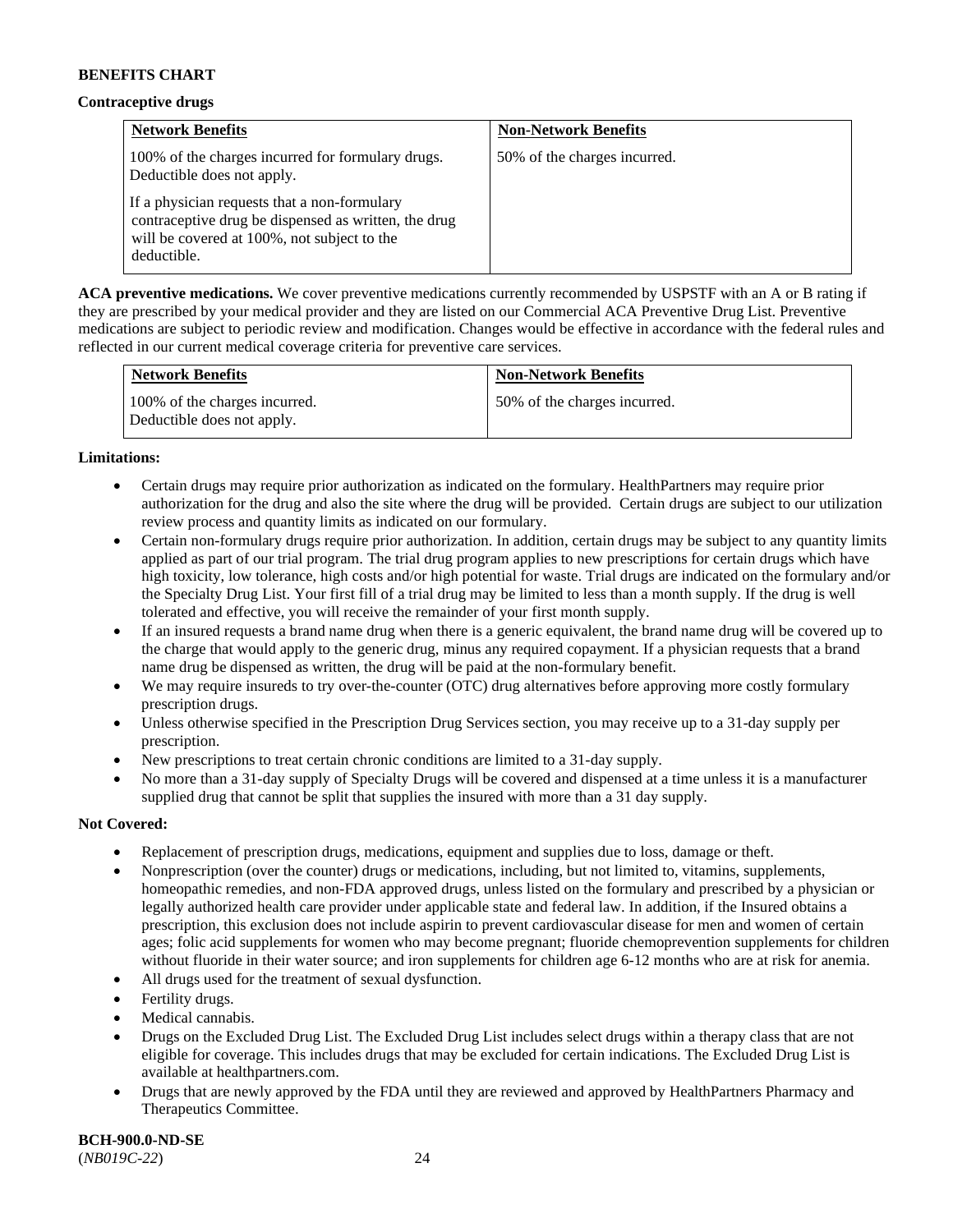- Medical devices approved by the FDA will not be covered under the Prescription Drug Services section unless they are on our formulary. Covered medical devices are generally submitted and reimbursed under your medical benefits.
- See "Services Not Covered" in the Group Certificate.

# **PREVENTIVE SERVICES**

# **Applicable Definitions:**

**Routine Preventive Services** are routine healthcare services that include screenings, check-ups and counseling to prevent illness, disease or other health problems before symptoms occur.

**Diagnostic Services** are services to help a provider understand your symptoms, diagnose illness and decide what treatment may be needed. They may be the same services that are listed as preventive services, but they are being used as diagnostic services. Your provider will determine if these services are preventive or diagnostic. These services are not preventive if received as part of a visit to diagnose, manage or maintain an acute or chronic medical condition, illness or injury. When that occurs, unless indicated below, standard deductibles, copayments or coinsurance apply.

# **Covered Services:**

We cover preventive services that meet any of the requirements under the Affordable Care Act (ACA) shown in the bulleted items below. These preventive services are covered at 100% under the network benefits with no deductible, copayments or coinsurance. If a preventive service is not required by the ACA and it is covered at a lower benefit level or if a group qualifies for an exemption or accommodation for certain benefits under the ACA, it will be specified below. Preventive benefits mandated under the ACA are subject to periodic review and modification. Changes would be effective in accordance with the federal rules. Preventive services mandated by the ACA include:

- Evidence-based items or services that have in effect a rating of A or B in the current recommendations of the United States Preventive Services Task Force with respect to the individual;
- Immunizations for routine use in children, adolescents and adults that have in effect a recommendation from the Advisory Committee on Immunization Practices of the Centers for Disease Control and Prevention with respect to the individual;
- With respect to infants, children and adolescents, evidence-informed preventive care and screenings provided for in comprehensive guidelines supported by the Health Resources and Services Administration; and
- With respect to women, preventive care and screenings provided for in comprehensive guidelines supported by the Health Resources and Services Administration.

Covered services are based on established medical policies, which are subject to periodic review and modification by the medical or dental directors. These medical policies (medical coverage criteria) are available by calling Member Services, or logging on to your "*my*HealthPartners" account at [healthpartners.com.](http://www.healthpartners.com/) 

ACA and state mandated preventive services are covered as follows:

**Routine health exams and periodic health assessments.** A physician or health care provider will counsel you as to how often health assessments are needed based on age, sex and health status. This includes screening and counseling for tobacco use and all FDA approved tobacco cessation medications including over-the-counter drugs (as shown in the Prescription Drug Services section).

| <b>Network Benefits</b>                                     | <b>Non-Network Benefits</b>  |
|-------------------------------------------------------------|------------------------------|
| 100% of the charges incurred.<br>Deductible does not apply. | 50% of the charges incurred. |

**Child health supervision services.** This includes pediatric preventive services such as newborn screenings, appropriate immunizations, developmental assessments and laboratory services appropriate to the age of the child from birth to 72 months and appropriate immunizations to age 18.

| <b>Network Benefits</b>                                     | <b>Non-Network Benefits</b>  |
|-------------------------------------------------------------|------------------------------|
| 100% of the charges incurred.<br>Deductible does not apply. | 50% of the charges incurred. |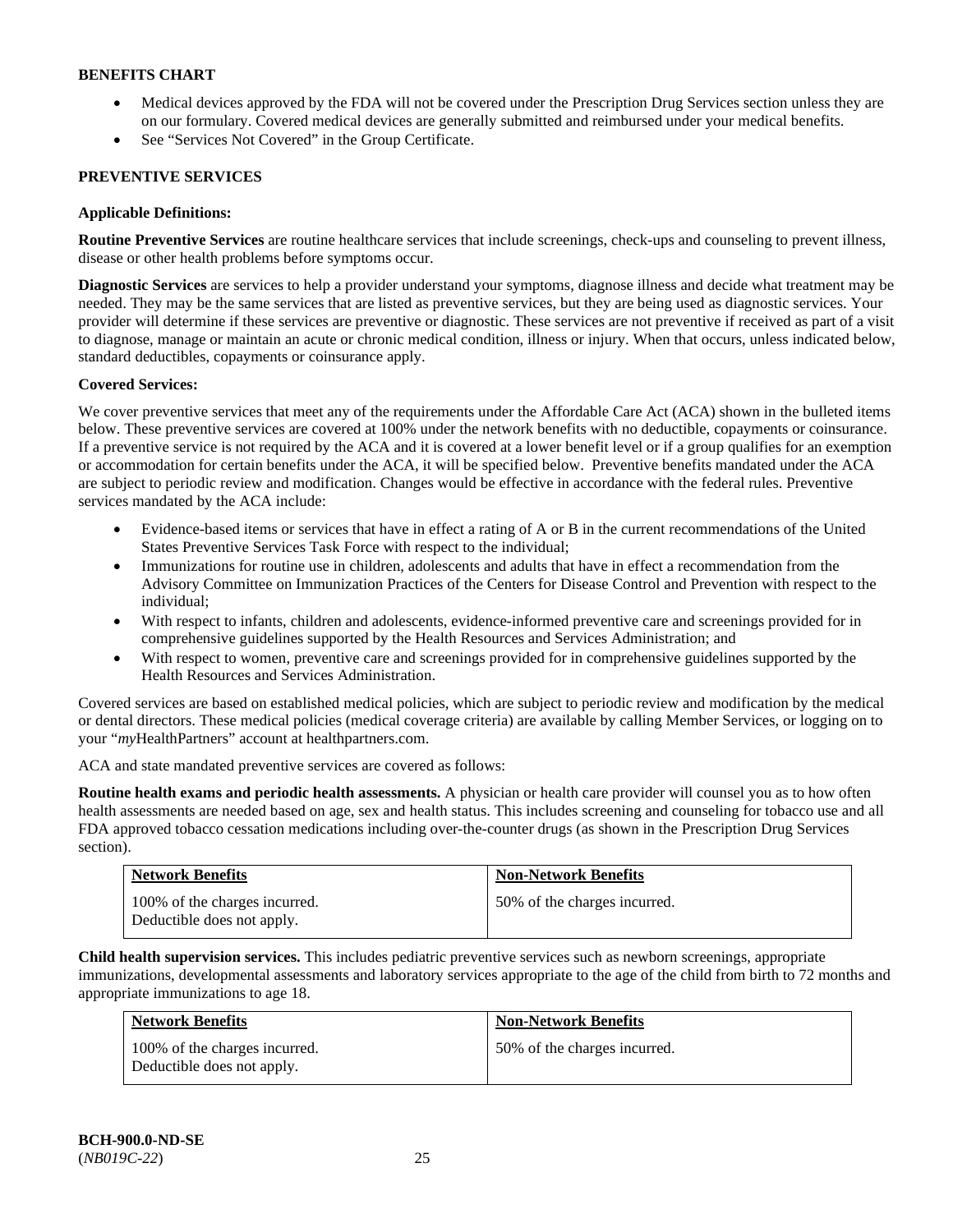#### **Routine prenatal care and exams**.

| <b>Network Benefits</b>                                     | <b>Non-Network Benefits</b>  |
|-------------------------------------------------------------|------------------------------|
| 100% of the charges incurred.<br>Deductible does not apply. | 50% of the charges incurred. |

**Routine postnatal care.** This includes health exams, assessments, education and counseling relating to the period immediately after childbirth.

| <b>Network Benefits</b>                                     | <b>Non-Network Benefits</b>  |
|-------------------------------------------------------------|------------------------------|
| 100% of the charges incurred.<br>Deductible does not apply. | 50% of the charges incurred. |

**Routine screening procedures for cancer.** This includes colorectal screening, digital rectal examinations, or other cancer screenings recommended by the USPSTF with an A or B rating. Women's preventive health services below describe additional routine screening procedures for cancer.

| <b>Network Benefits</b>                                     | <b>Non-Network Benefits</b>  |
|-------------------------------------------------------------|------------------------------|
| 100% of the charges incurred.<br>Deductible does not apply. | 50% of the charges incurred. |

**Professional voluntary family planning services.** This includes services to prevent or delay a pregnancy, including counseling and education. Services must be provided by a licensed provider.

| <b>Network Benefits</b>                                     | <b>Non-Network Benefits</b>  |
|-------------------------------------------------------------|------------------------------|
| 100% of the charges incurred.<br>Deductible does not apply. | 50% of the charges incurred. |

#### **Adult immunizations**

| <b>Network Benefits</b>                                     | <b>Non-Network Benefits</b>  |
|-------------------------------------------------------------|------------------------------|
| 100% of the charges incurred.<br>Deductible does not apply. | 50% of the charges incurred. |

**Women's preventive health services.** This includes mammograms, screenings for cervical cancer (pap smears), breast pumps, human papillomavirus (HPV) testing, counseling for sexually transmitted infections, counseling and screening for human immunodeficiency virus (HIV), and all FDA approved contraceptive methods as prescribed by a doctor, sterilization procedures, education and counseling (see the "Prescription Drug Services" section for coverage of oral contraceptive drugs). For women whose family history is associated with an increased risk for BRCA1 or BRCA2 gene mutations, we cover genetic counseling and BRCA screening without cost sharing, if appropriate and as determined by a physician.

With respect to mammograms, we cover no less than the following:

- One baseline mammogram examination for each woman who is at least thirty-five but less than forty years of age.
- One mammogram examination every year, or more frequently if ordered by a physician, for each woman who is at least forty years of age.

| <b>Network Benefits</b>                                     | <b>Non-Network Benefits</b>  |
|-------------------------------------------------------------|------------------------------|
| 100% of the charges incurred.<br>Deductible does not apply. | 50% of the charges incurred. |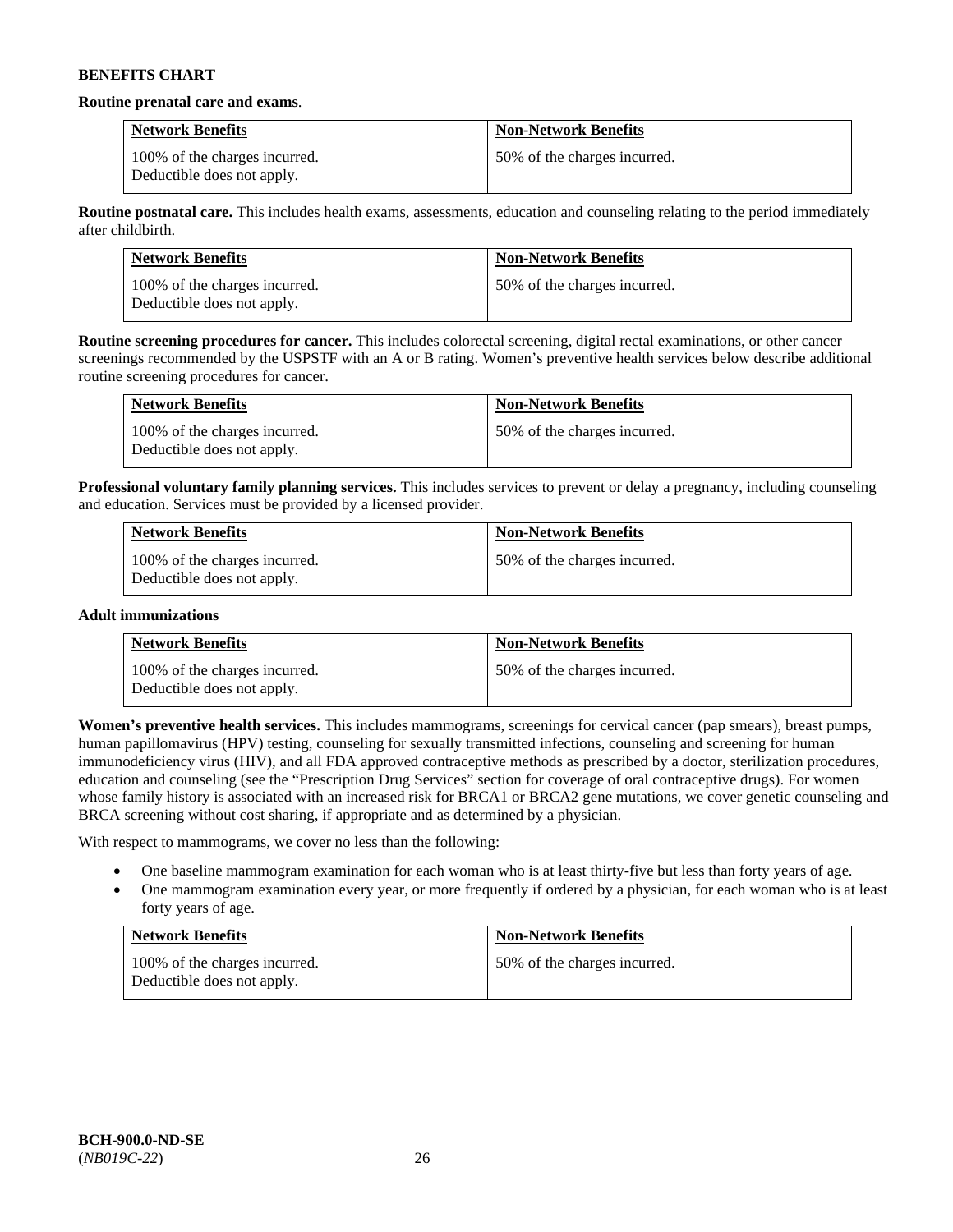**Obesity screening and management.** We cover obesity screening and counseling for all ages during a routine preventive care exam. If you are age 18 or older and have a body mass index of 30 or more, we also cover intensive obesity management to help you lose weight. Your primary care doctor can coordinate these services.

| <b>Network Benefits</b>                                     | <b>Non-Network Benefits</b>  |
|-------------------------------------------------------------|------------------------------|
| 100% of the charges incurred.<br>Deductible does not apply. | 50% of the charges incurred. |

# **In addition to any ACA or state mandated preventive services referenced above, we cover the following eligible services:**

# **Routine eye and hearing exams**

| <b>Network Benefits</b>                                     | <b>Non-Network Benefits</b>  |
|-------------------------------------------------------------|------------------------------|
| 100% of the charges incurred.<br>Deductible does not apply. | 50% of the charges incurred. |

**Ovarian cancer surveillance tests for women who are at risk.** "At risk for ovarian cancer" means (1) having a family history that includes any of the following: one or more first-degree or second-degree relatives with ovarian cancer, clusters of female relatives with breast cancer or nonpolyposis colorectal cancer; or (2) testing positive for BRCA1 or BRCA2 mutations. "Surveillance tests for ovarian cancer" means annual screening using: CA-125 serum tumor marker testing, transvaginal ultrasound, pelvic examination or other proven ovarian cancer screening tests currently being evaluated by the federal Food and Drug Administration or by the National Cancer Institute.

| <b>Network Benefits</b>                         | <b>Non-Network Benefits</b>                      |
|-------------------------------------------------|--------------------------------------------------|
| Coverage level is same as corresponding Network | Coverage level is same as corresponding Non-     |
| Benefit, depending on type of service provided, | Network Benefit, depending on type of service    |
| such as Diagnostic Imaging Services, Laboratory | provided, such as Diagnostic Imaging Services,   |
| Services Office Visits for Illness or Injury or | Laboratory Services Office Visits for Illness or |
| Preventive Services.                            | Injury or Preventive Services.                   |

# **Limitations:**

• Services are not preventive if received as part of a visit to diagnose, manage or maintain an acute or chronic medical condition, illness or injury. When that occurs, unless otherwise indicated above, standard deductibles, copayments or coinsurance apply.

# **Not Covered:**

See "Services Not Covered" in the Group Certificate.

# **TELEHEALTH/TELEMEDICINE SERVICES**

# **Definitions:**

**Telehealth, Telemedicine, or Virtual Care.** This is a means of communication between a health care professional and a patient. This includes the use of secure electronic information, imaging, and communication technologies, including:

- interactive audio or audio-video
- interactive audio with store-and-forward technology
- chat-based and email-based systems
- physician-to-physician consultation
- patient education
- data transmission
- data interpretation
- digital diagnostics (algorithm-enabled diagnostic support)
- digital therapeutics (the use of personal health devices and sensors, either alone or in combination with conventional drug
- therapies, for disease prevention and management)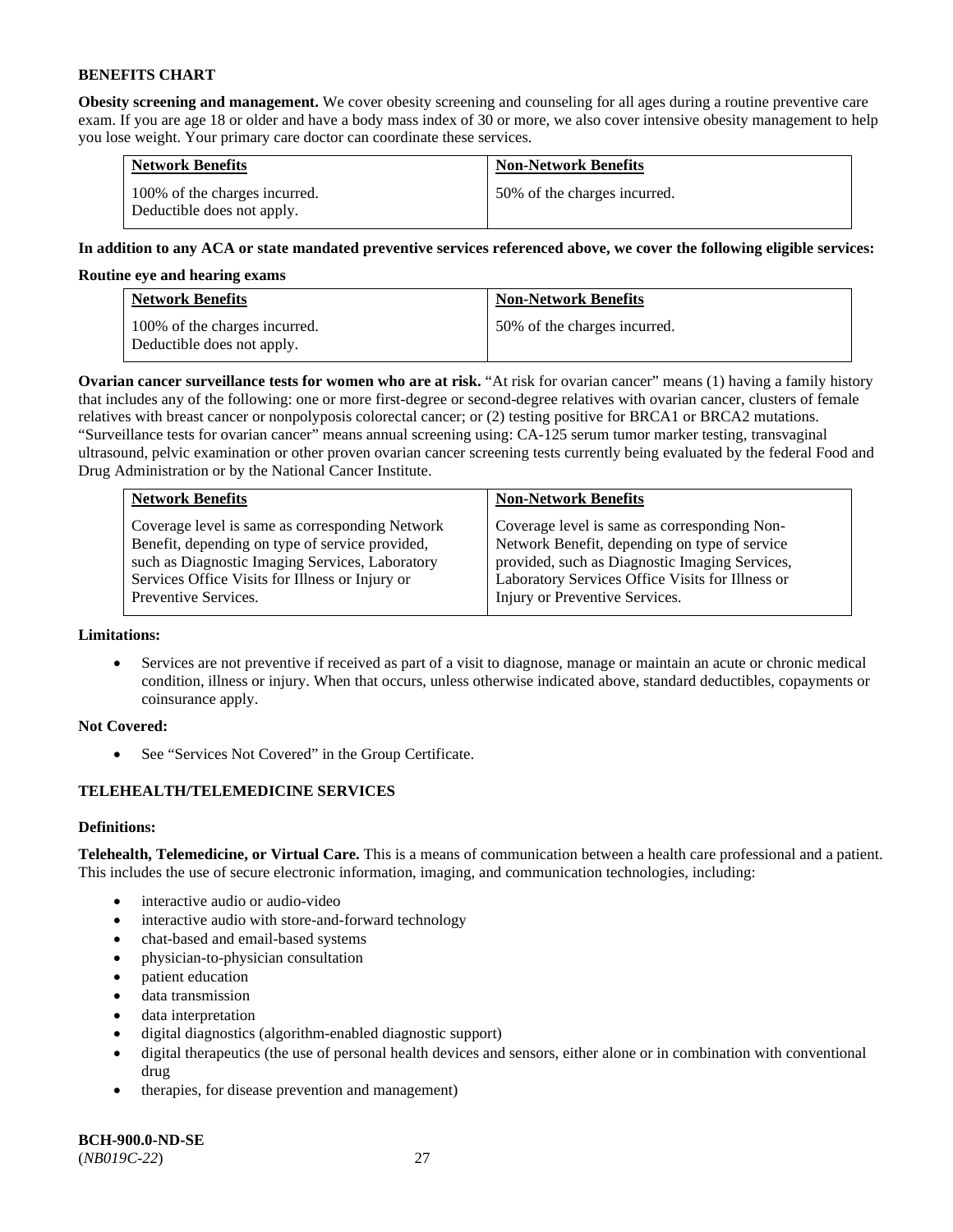Services can be delivered:

Synchronously: the patient and health care professional are engaging with one another at the same time; or Asynchronously: the patient and health care professional engage with each other at different points in time.

**Telephone Visits.** Live, synchronous, interactive encounters over the telephone between a patient and a healthcare provider.

**E-visit or chat-based visits.** Asynchronous online or mobile app encounters to discuss a patient's personal health information, vital signs, and other physiologic data or diagnostic images. The healthcare provider reviews and delivers a consultation, diagnosis, prescription or treatment plan after reviewing the patient's visit information.

**Virtuwell®.** This is an online service for you to receive a diagnosis and treatment for certain conditions, such as a cold, flu, ear pain and sinus infections. You may access the Virtuwell website at [virtuwell.com.](https://www.virtuwell.com/)

**Video Visits.** Live, synchronous, interactive encounters using secure web-based video between a patient and a healthcare provider.

### **Covered Services:**

The Plan covers the following methods of receiving care for services that would be eligible under the Plan if the service were provided in person.

### **Scheduled telephone visits**

| <b>Network Benefits</b>       | <b>Non-Network Benefits</b>  |
|-------------------------------|------------------------------|
| 100% of the charges incurred. | 50% of the charges incurred. |

### **E-visits**

### **Access to online care through Virtuwell at [virtuwell.com](https://www.virtuwell.com/)**

| <b>Network Benefits</b>       | <b>Non-Network Benefits</b> |
|-------------------------------|-----------------------------|
| 100% of the charges incurred. | Not applicable.             |

### **All other E-visits**

| <b>Network Benefits</b>       | <b>Non-Network Benefits</b>  |
|-------------------------------|------------------------------|
| 100% of the charges incurred. | 50% of the charges incurred. |

#### **Video visits**

| <b>Network Benefits</b>                                | <b>Non-Network Benefits</b>                            |
|--------------------------------------------------------|--------------------------------------------------------|
| Coverage level is same as corresponding Network        | Coverage level is same as corresponding Non-           |
| Benefits, depending on type of service provided        | Network Benefits, depending on type of service         |
| such as Office Visits for Illness or Injury, Inpatient | provided, such as Office Visits for Illness or Injury, |
| or Outpatient Hospital Services.                       | Inpatient or Outpatient Hospital Services.             |

#### **Not Covered:**

• See "Services Not Covered" in the Group Certificate.

# **TRANSPLANT SERVICES**

#### **Applicable Definitions:**

**Autologous.** This is when the source of cells is from the individual's own marrow or stem cells.

**Allogeneic.** This is when the source of cells is from a related or unrelated donor's marrow or stem cells.

**Autologous Bone Marrow Transplant.** This is when the bone marrow is harvested from the individual and stored. The patient undergoes treatment which includes tumor ablation with high-dose chemotherapy and/or radiation. The bone marrow is reinfused (transplanted).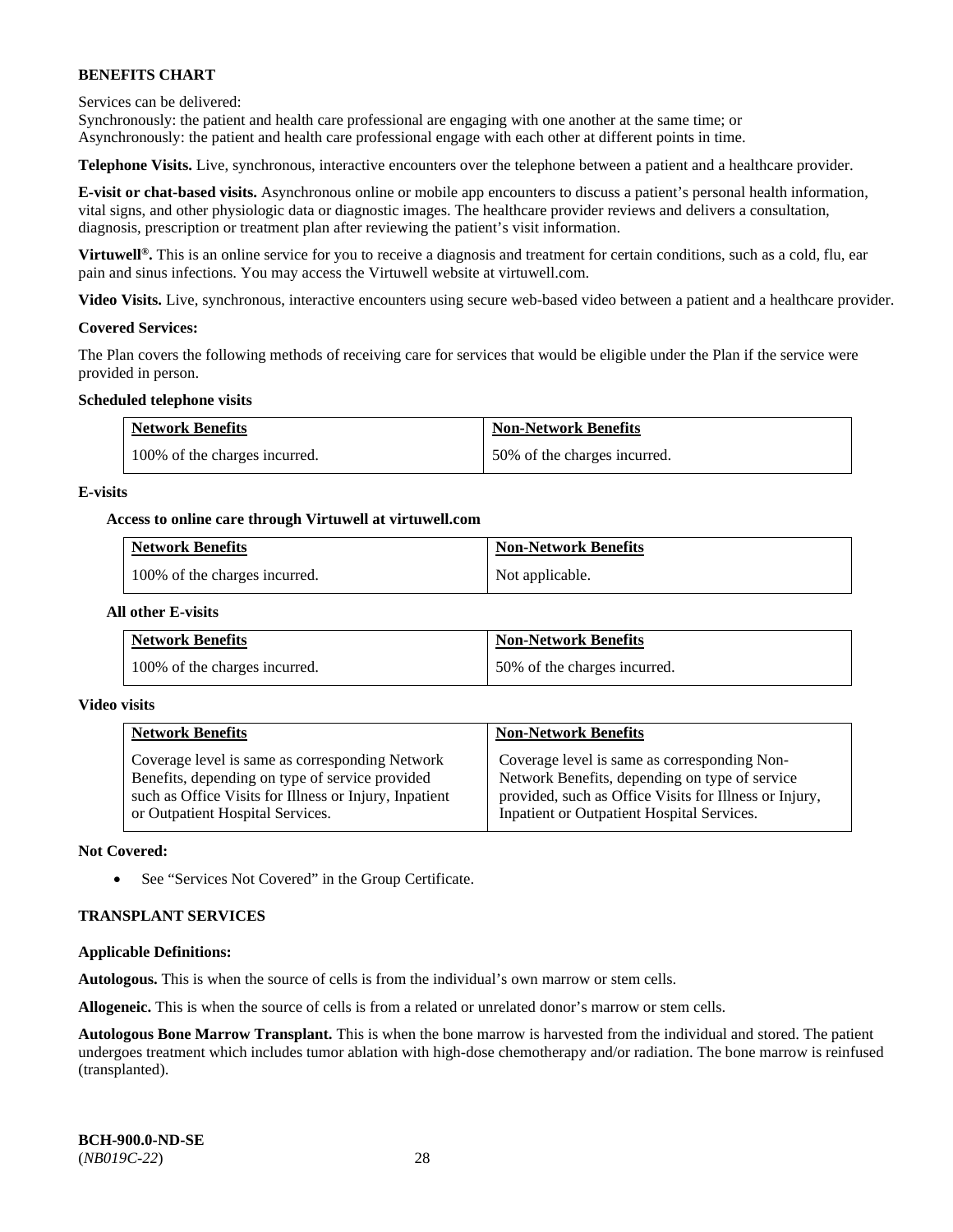**Allogeneic Bone Marrow Transplant.** This is when the bone marrow is harvested from the related or unrelated donor and stored. The patient undergoes treatment which includes tumor ablation with high-dose chemotherapy and/or radiation. The bone marrow is reinfused (transplanted).

**Autologous/Allogeneic Stem Cell Support.** This is a treatment process that includes stem cell harvest from either bone marrow or peripheral blood, tumor ablation with high-dose chemotherapy and/or radiation, stem cell reinfusion, and related care. Autologous/allogeneic bone marrow transplantation and high dose chemotherapy with peripheral stem cell rescue/support are considered to be autologous/allogeneic stem cell support.

**Designated Transplant Center.** This is any health care provider, group or association of health care providers designated by us to provide services, supplies or drugs for specified transplants for our insureds.

**Transplant Services.** This is transplantation (including retransplants) of the human organs or tissue listed below, including all related post-surgical treatment, follow-up care and drugs and multiple transplants for a related cause. Transplant services do not include other organ or tissue transplants or surgical implantation of mechanical devices functioning as a human organ, except surgical implantation of an FDA approved Ventricular Assist Device (VAD) or total artificial heart, functioning as a temporary bridge to heart transplantation.

# **Prior authorization is required prior to consultation to support coordination of care and benefits.**

# **Covered Services:**

We cover eligible transplant services (as defined above) while you are covered under this Certificate. Transplants that will be considered for coverage are limited to the following:

- Kidney transplants for end-stage disease.
- Cornea transplants for end-stage disease.
- Heart transplants for end-stage disease.
- Lung transplants or heart/lung transplants for: (1) primary pulmonary hypertension; (2) Eisenmenger's syndrome; (3) end-stage pulmonary fibrosis; (4) alpha 1 antitrypsin disease; (5) cystic fibrosis; and (6) emphysema.
- Liver transplants for: (1) biliary atresia in children; (2) primary biliary cirrhosis; (3) post-acute viral infection (including hepatitis A, hepatitis B antigen e negative and hepatitis C) causing acute atrophy or post-necrotic cirrhosis; (4) primary sclerosing cholangitis; (5) alcoholic cirrhosis; and (6) hepatocellular carcinoma.
- Allogeneic bone marrow transplants or peripheral stem cell support associated with high dose chemotherapy for: (1) acute myelogenous leukemia; (2) acute lymphocytic leukemia; (3) chronic myelogenous leukemia; (4) severe combined immunodeficiency disease; (5) Wiskott-Aldrich syndrome; (6) aplastic anemia; (7) sickle cell anemia; (8) non-relapsed or relapsed non-Hodgkin's lymphoma; (9) multiple myeloma; and (10) testicular cancer.
- Autologous bone marrow transplants or peripheral stem cell support associated with high-dose chemotherapy for: (1) acute leukemias; (2) non-Hodgkin's lymphoma; (3) Hodgkin's disease; (4) Burkitt's lymphoma; (5) neuroblastoma; (6) multiple myeloma; (7) chronic myelogenous leukemia; and (8) non-relapsed non-Hodgkin's lymphoma.
- Pancreas transplants for simultaneous pancreas-kidney transplants for diabetes, pancreas after kidney, living related segmental simultaneous pancreas kidney transplantation and pancreas transplant alone.

To receive Network Benefits, charges for transplant services must be incurred at a Designated Transplant Center.

The transplant-related treatment provided, including expenses incurred for directly related donor services, shall be subject to and in accordance with the provisions, limitations, maximum and other terms of this Benefits Chart.

Medical and hospital expenses of the donor are covered only when the recipient is an insured and the transplant and directly related donor expenses have been prior authorized for coverage. Treatment of medical complications that may occur to the donor are not covered. Donors are not considered insureds, and are therefore not eligible for the rights afforded to insureds under the Group Certificate.

The list of eligible transplant services and coverage determinations are based on established medical policies, which are subject to periodic review and modifications by the medical director.

| <b>Network Benefits</b>                          | <b>Non-Network Benefits</b>                             |
|--------------------------------------------------|---------------------------------------------------------|
| See Network Inpatient Hospital Services benefit. | See Non-Network Inpatient Hospital Services<br>benefit. |